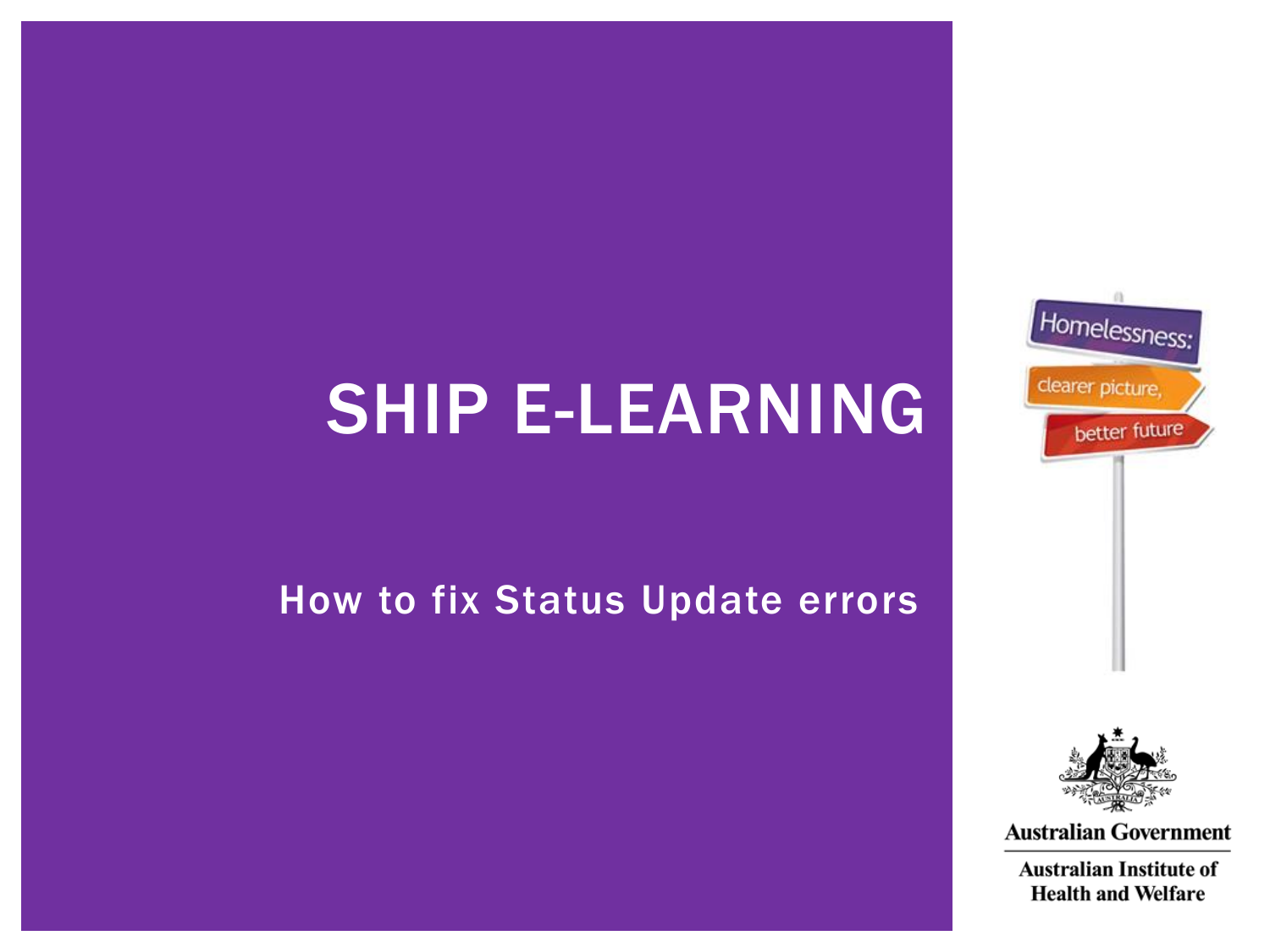

**Australian Institute of Health and Welfare** 

#### **SHIP E-Learning module: How to fix Status Update errors**

**This module is divided into sections and we recommend that you work your way through them all.**

Home

**However, once completed, you can review a topic by clicking on the tabs at right to return directly to that section.**

<span id="page-1-0"></span>**Use arrow keys or click your mouse to navigate through this presentation.**



Homelessne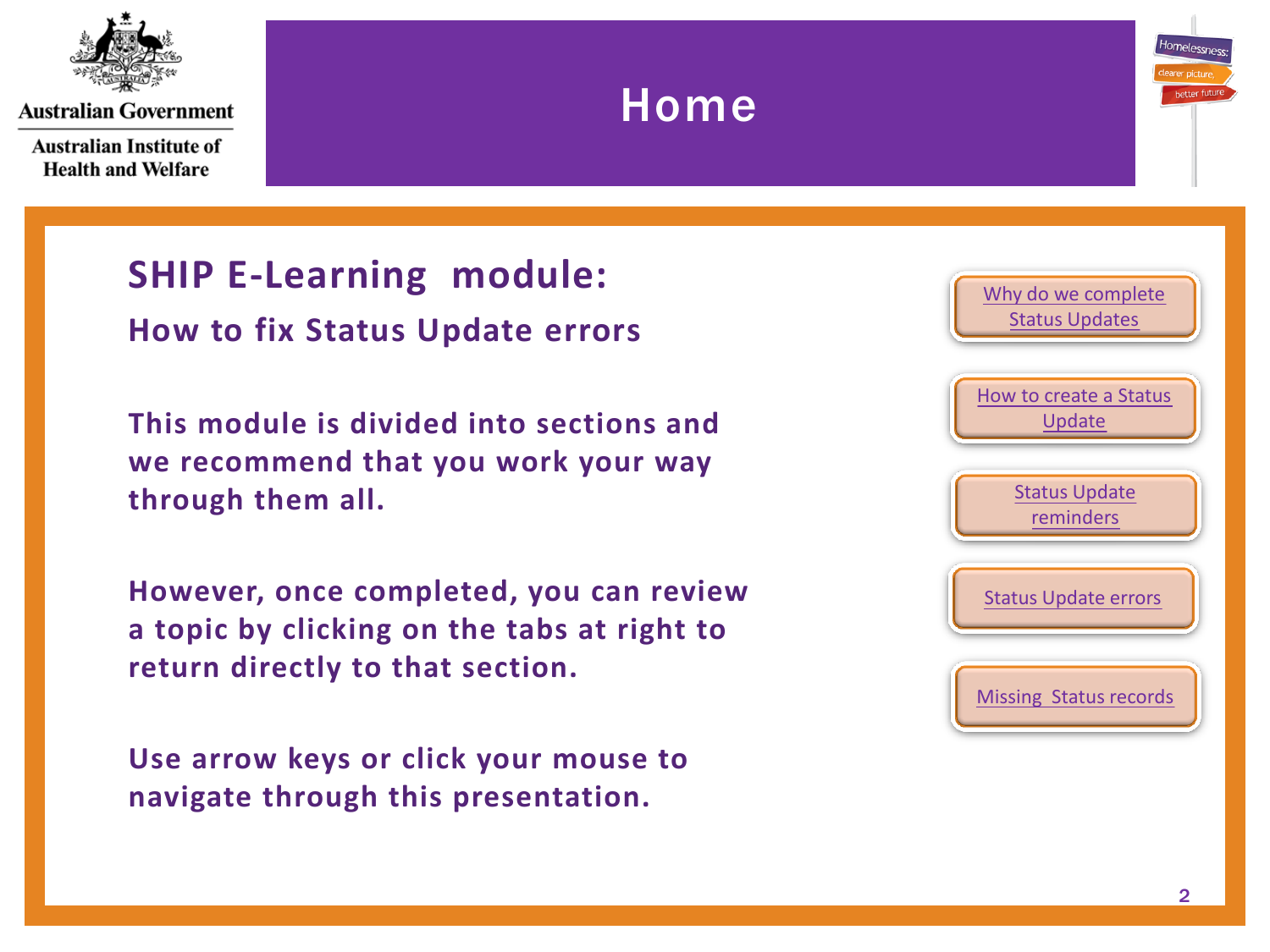### Learning objectives

## **After you complete this module you will know how to:**

- Identify where the errors are
- How to fix the errors
- How to re-run status updates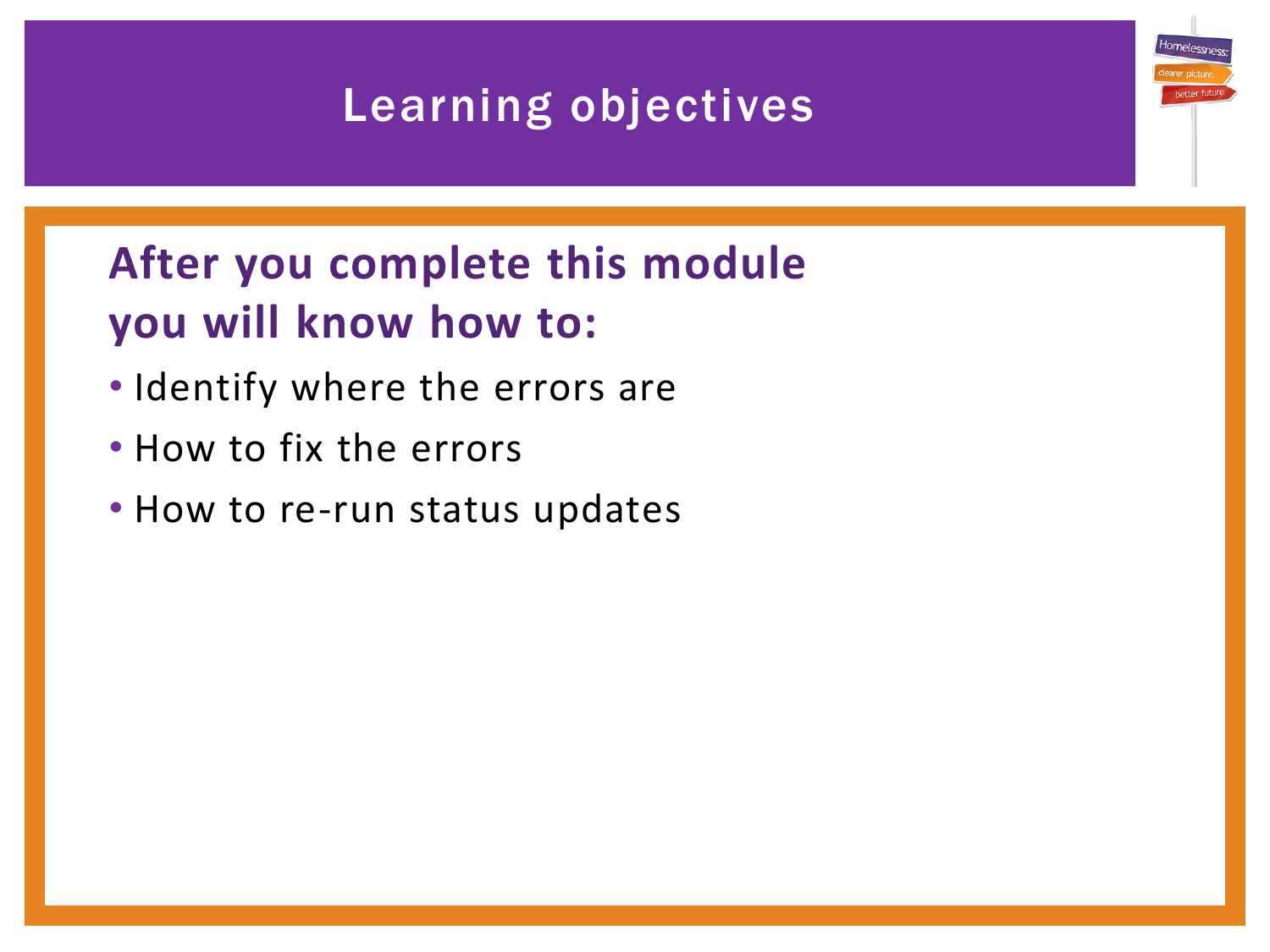# <span id="page-3-0"></span>Why do we complete Status Updates





**Australian Government**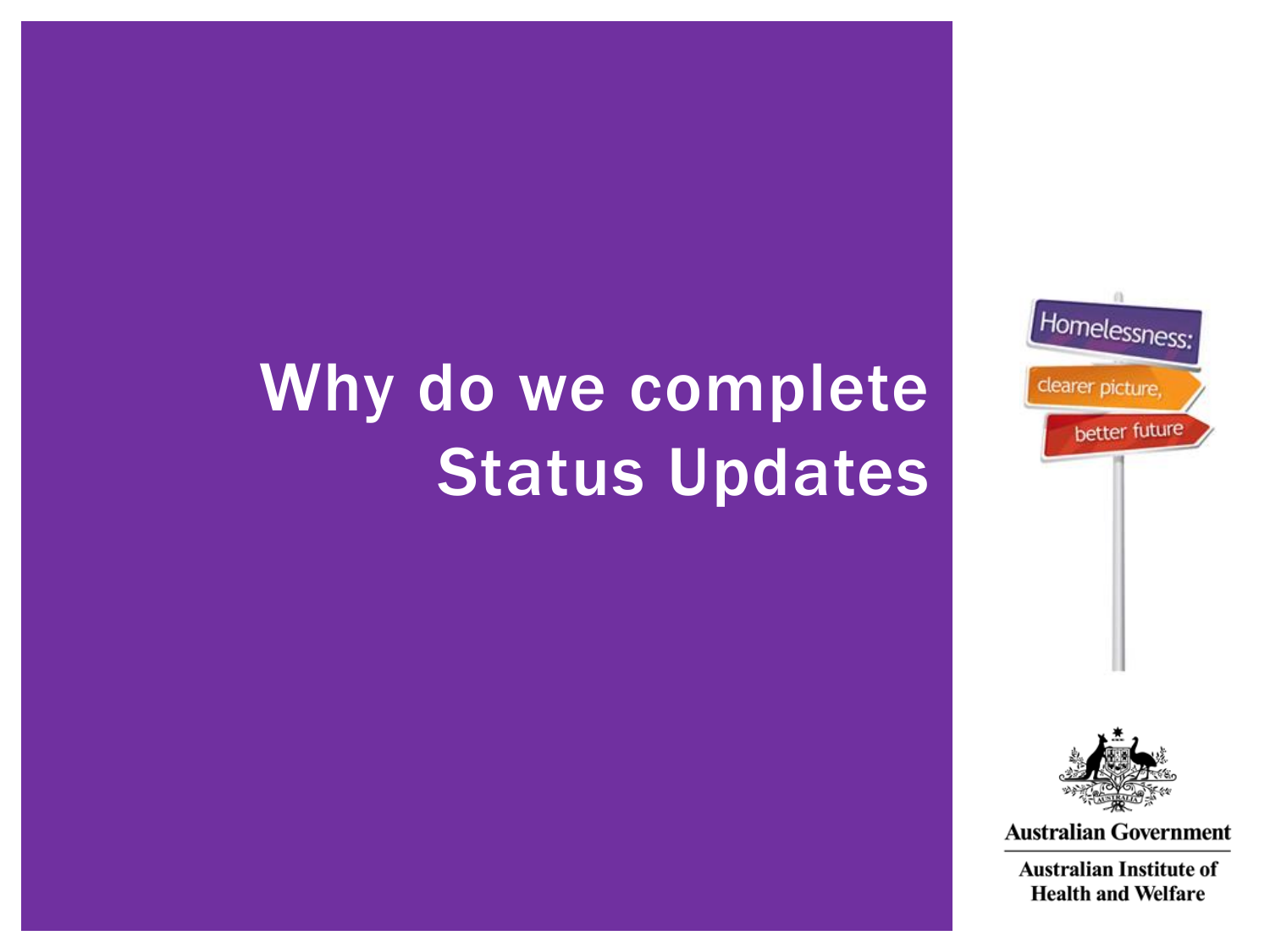

**Australian Institute of Health and Welfare** 

# Why do we complete Status Updates?



#### **Why do we complete Status Updates?**

- Status updates are used to measure client progress and outcomes.
- Status tab needs to be completed each month and it records your client's situation on/after the last day they received a service.
- **Note for housing:** Record the housing that your client will be exiting to –
	- For ongoing clients record where they will be living the night after they receive their last service for the collection month
	- For clients with closed support periods, record where they will be living after exiting your service.

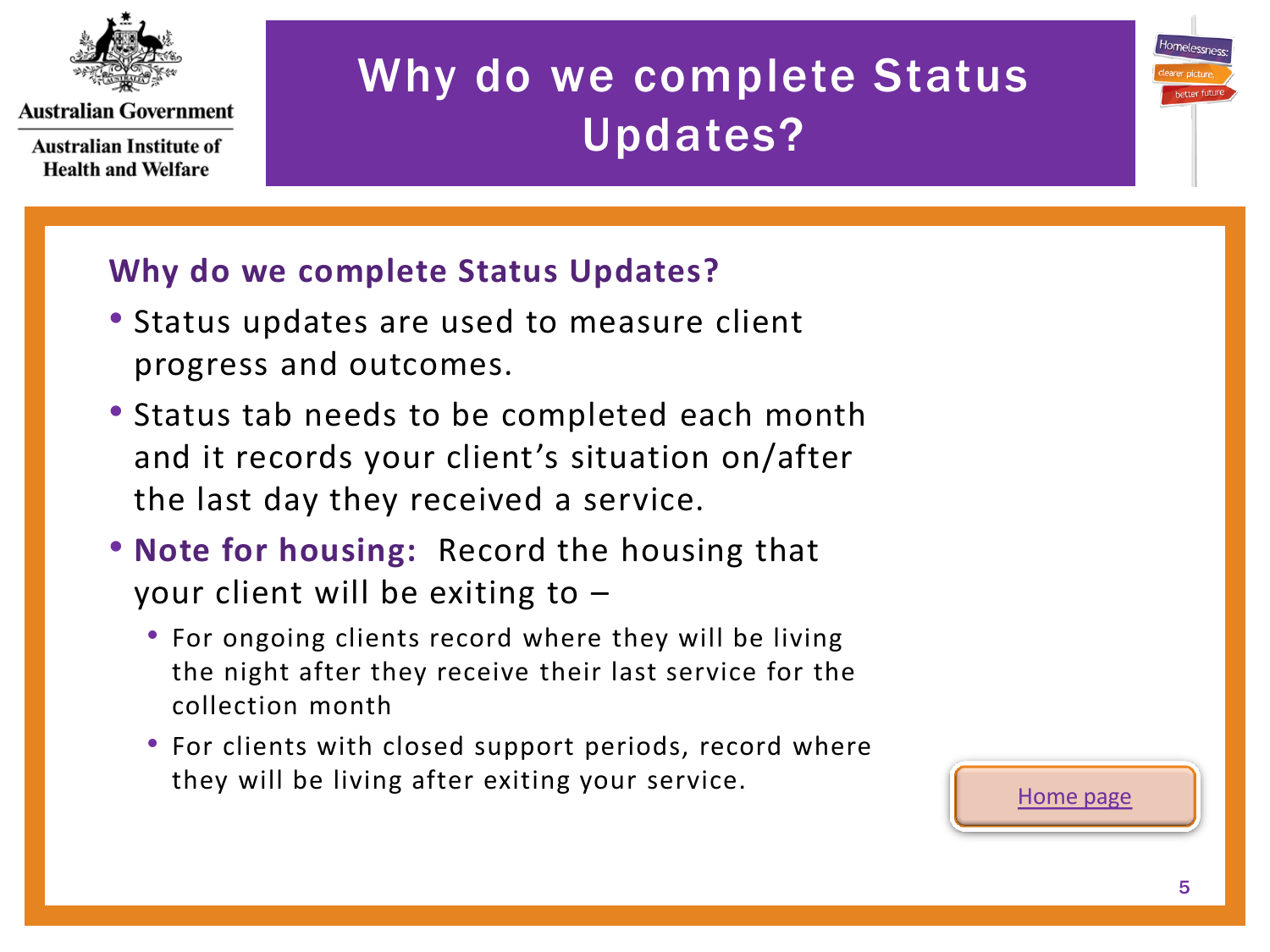# How to create a Status **Update**





**Australian Government**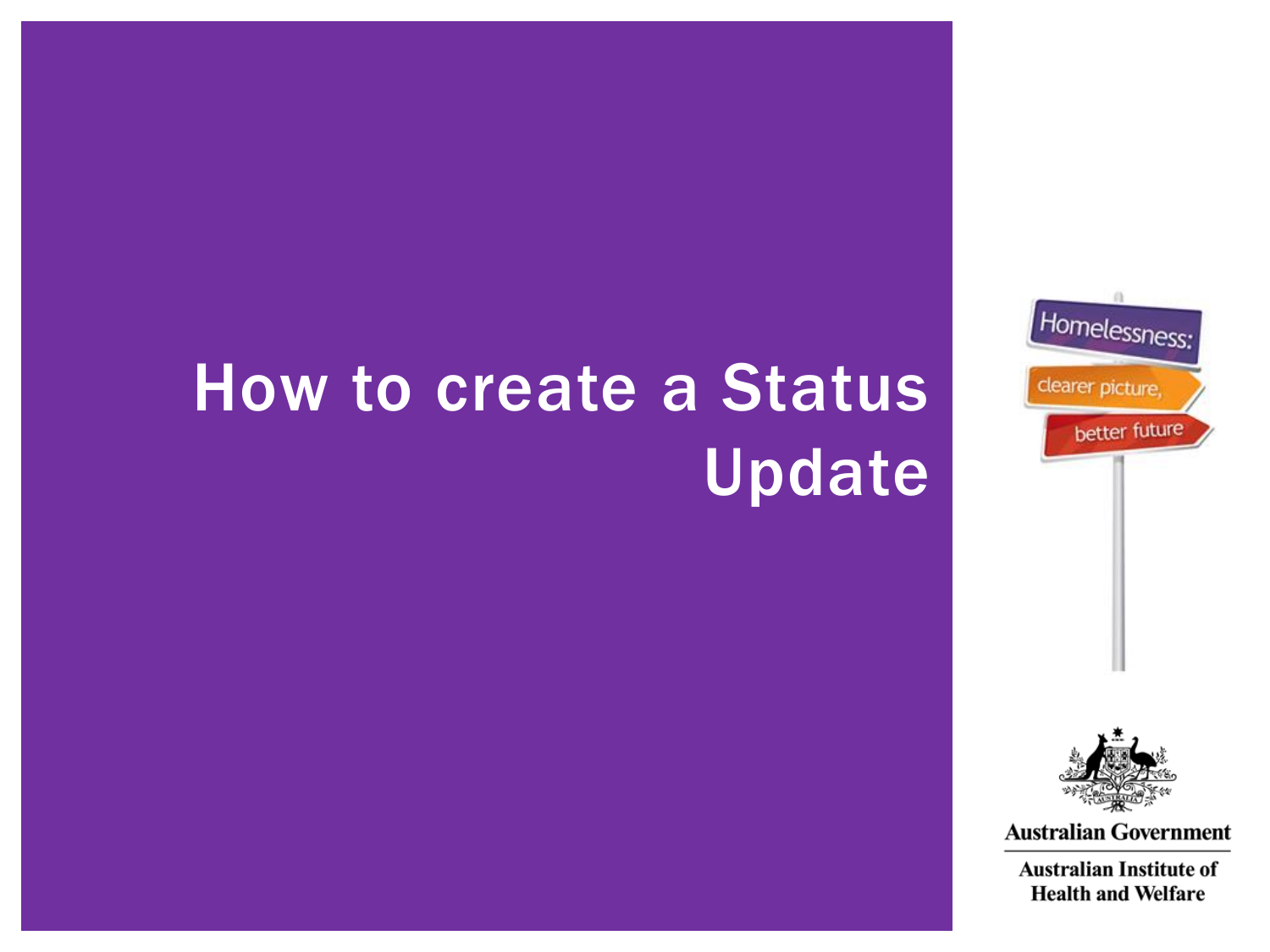

**Australian Institute of Health and Welfare** 

### How to create a Status Update

#### **How to create a Status Update**

- Go to Status tab
- Click on **Create new status record**.

<span id="page-6-0"></span>

| <b>SHIP</b>    | Deanne Stockwell Female, DOB: 01/05/1988 (Age 25 yrs)                           |  |
|----------------|---------------------------------------------------------------------------------|--|
| <b>Home</b>    | Alerts Referrals Plans<br>Search Details Notes Payments Accommodation<br>Status |  |
| <b>Persons</b> | <b>Status History</b><br>Create new status record                               |  |
| <b>Days</b>    | Support Period Commenced: 01/11/2013 Worker: Toni Stepniak                      |  |
|                | <b>Month</b><br><b>Last Updated</b><br><b>Notes</b>                             |  |
| <b>Reports</b> | There are no status records for this Support Period.                            |  |



Homelessn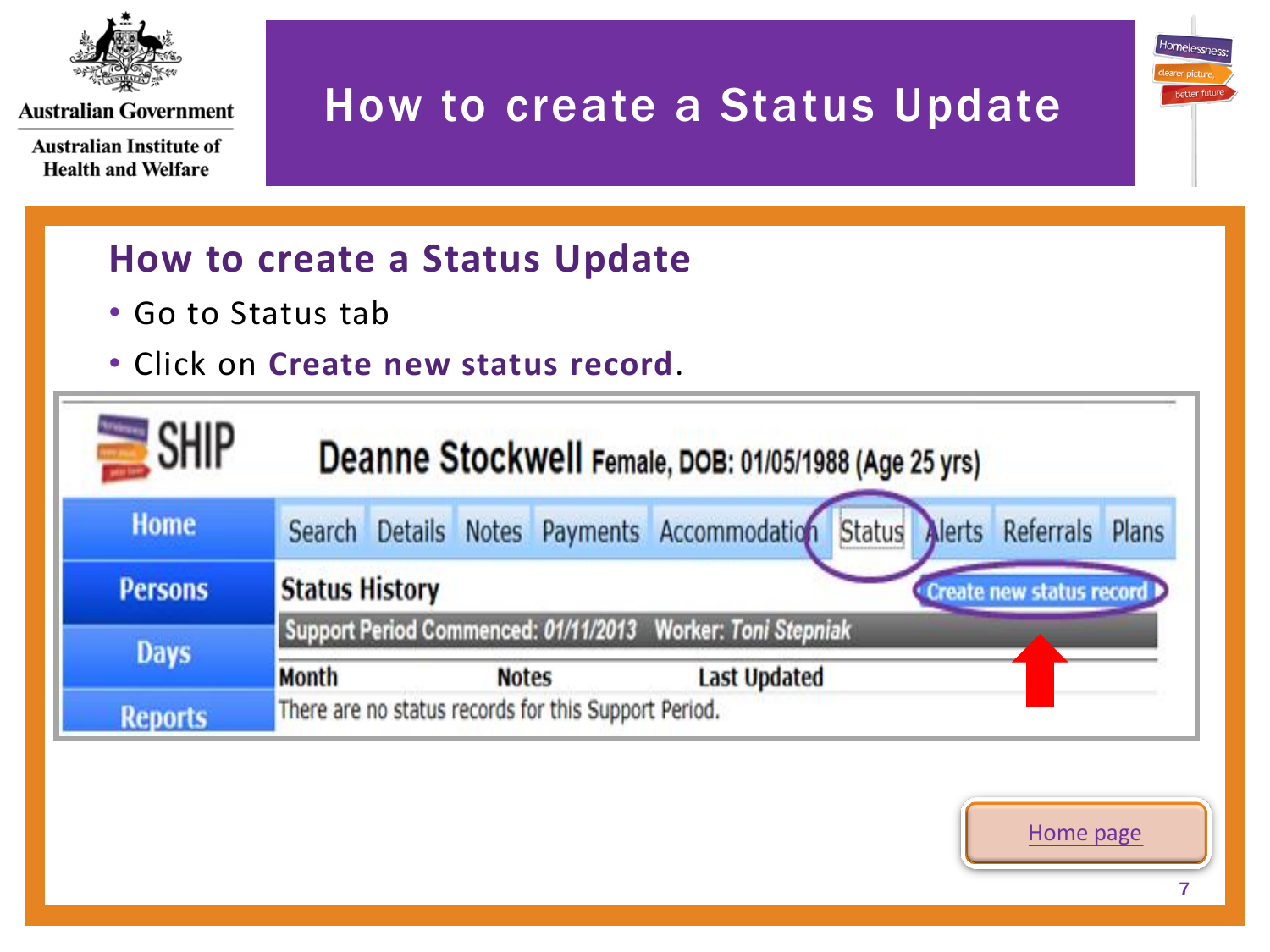# <span id="page-7-0"></span>Status Update reminders



**Australian Government**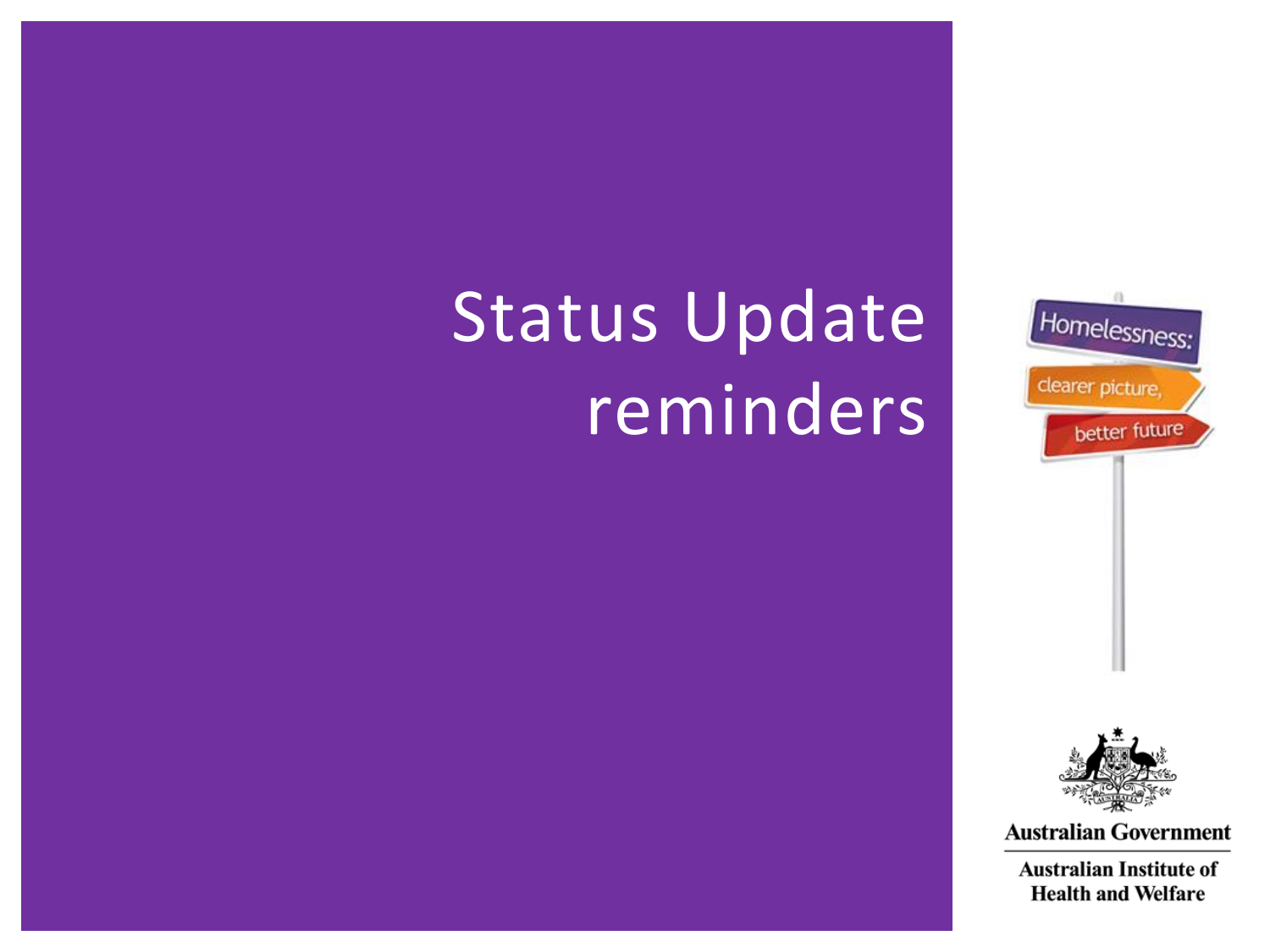

**Australian Institute of Health and Welfare** 

#### Status Update reminders

#### **Reminder to complete Support Period fields**

When some Support Period tabs are incomplete, a reminder will pop up when you first attempt to create a Status Update

- In this example, History and Health tabs have not been fully completed
- Click on **Go to Support Period** to go back and complete your data.

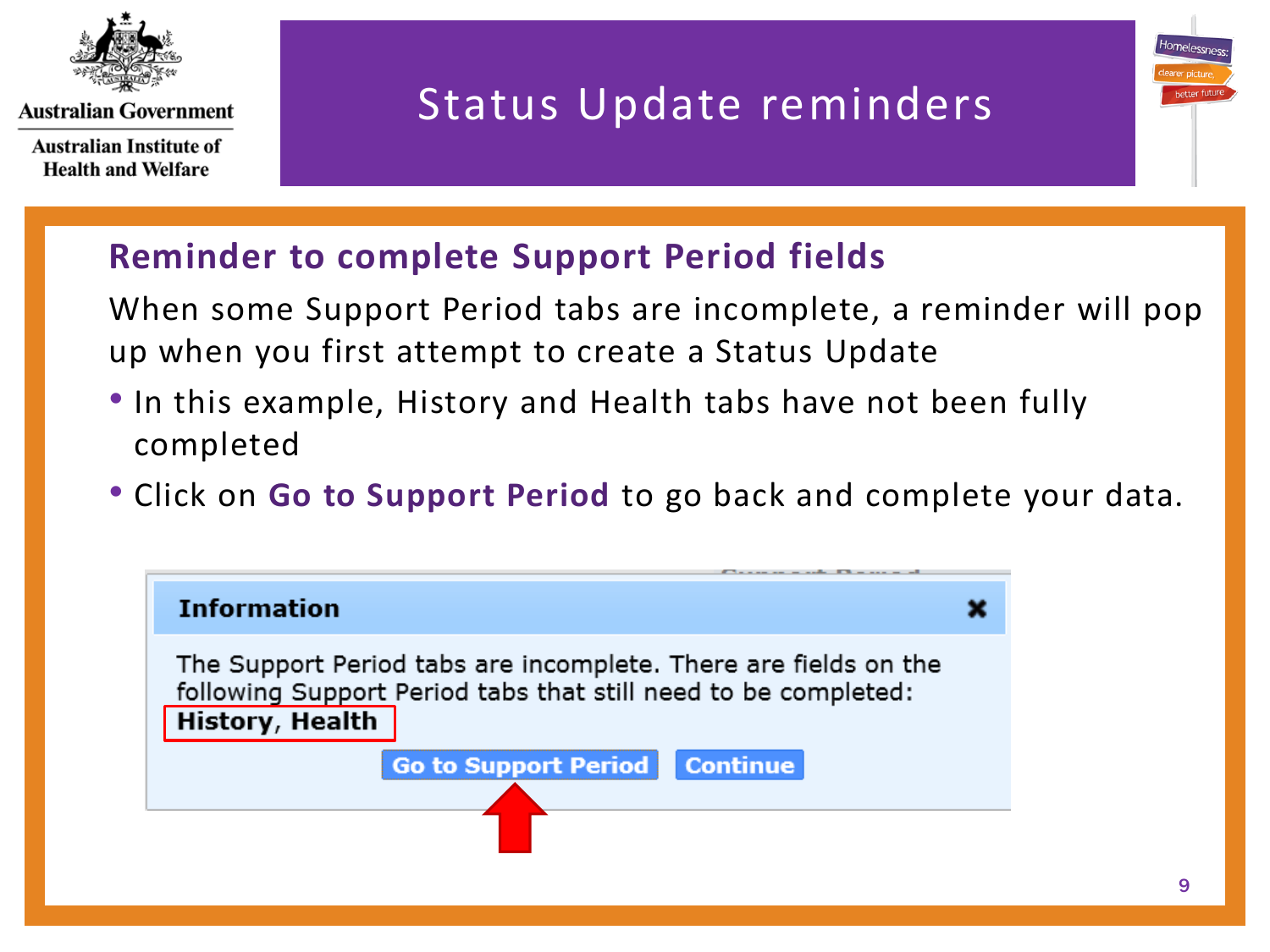

**Australian Institute of Health and Welfare** 

#### Status Update reminders

#### **Reminder to complete Support Period fields**

Note that incomplete Support Period tabs are still coloured yellow

| <b>SHS Support Period</b>                |                                            |                           |
|------------------------------------------|--------------------------------------------|---------------------------|
| Mary Allen (female 38 yrs)               |                                            |                           |
| <b>Include</b><br>in PU                  | *Relationship to head                      | <b>Consent</b><br>Yes No  |
| $\sqrt{}$<br>Mary Allen                  | Self                                       | $\circledcirc$<br>$\circ$ |
| $\overline{\mathbf{v}}$<br>Jacob Allen   | Child                                      | $\odot$<br>◉              |
| $\overline{\mathsf{v}}$<br>Martin Allen  | Child                                      | ◉<br>$\circledcirc$       |
| Admin   Reasons  <br><b>History</b>      | <b>Health   Week Before   Presenting  </b> | Close                     |
|                                          | Support Part of Worker A Trainer           |                           |
| Date assistand requested 15/09/2013      | ▦                                          |                           |
| Date support period commenced 15/09/2013 | 膴                                          |                           |
|                                          | <b>New Client?</b> • Yes • No • Not sure   |                           |
| <b>Referral Source</b>                   | Telephone/crisis referral agency           | ▼                         |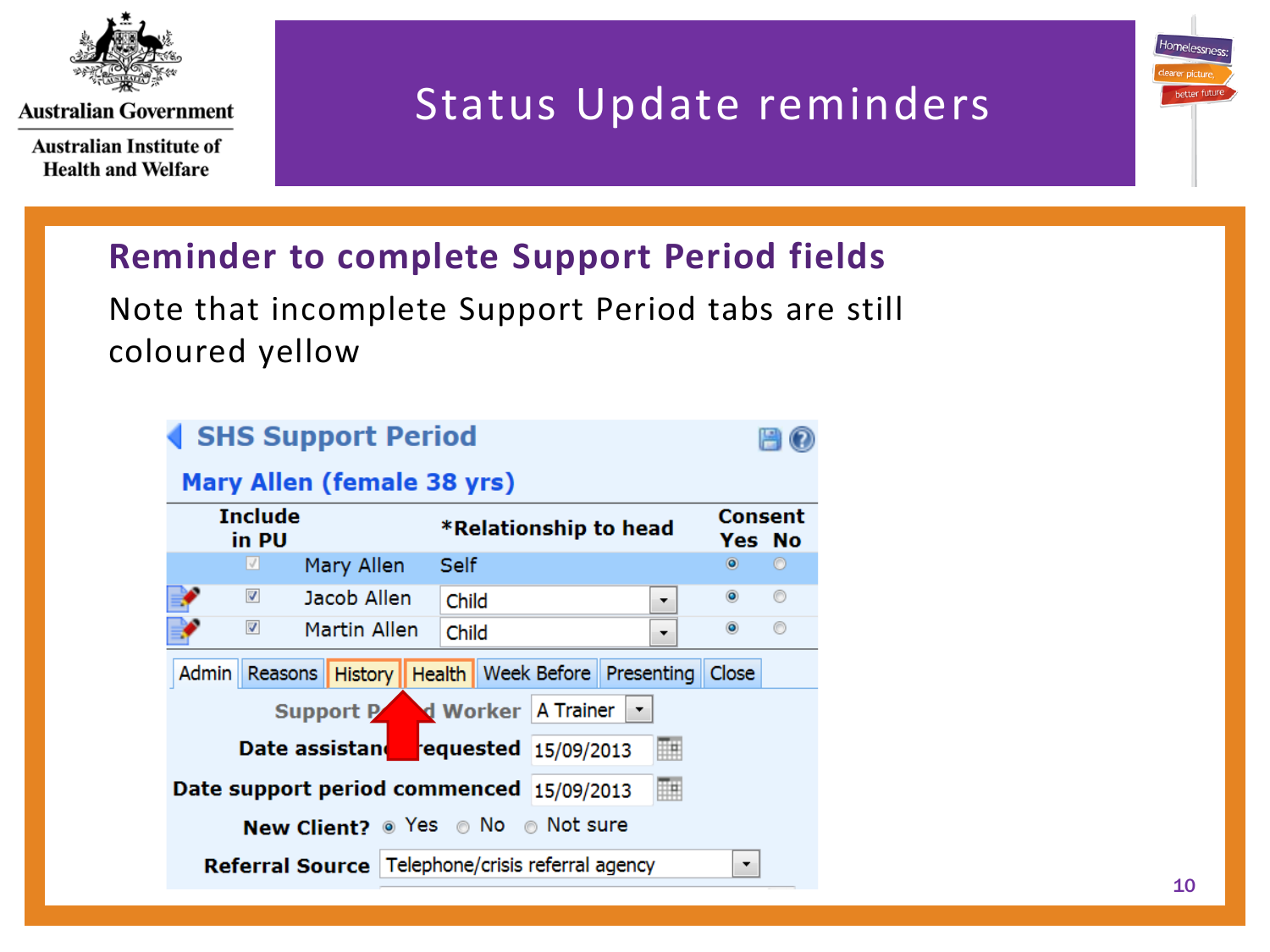

**Australian Institute of Health and Welfare** 

#### Status Update reminders

Homeless

#### **Reminder to complete Support Period fields**

When some Support Period tabs are incomplete, a reminder will pop up when you first attempt to create a Status Update

- In this example, History and Health tabs have not been fully completed
- Click on **Go to Support Period** to go back and complete your data.

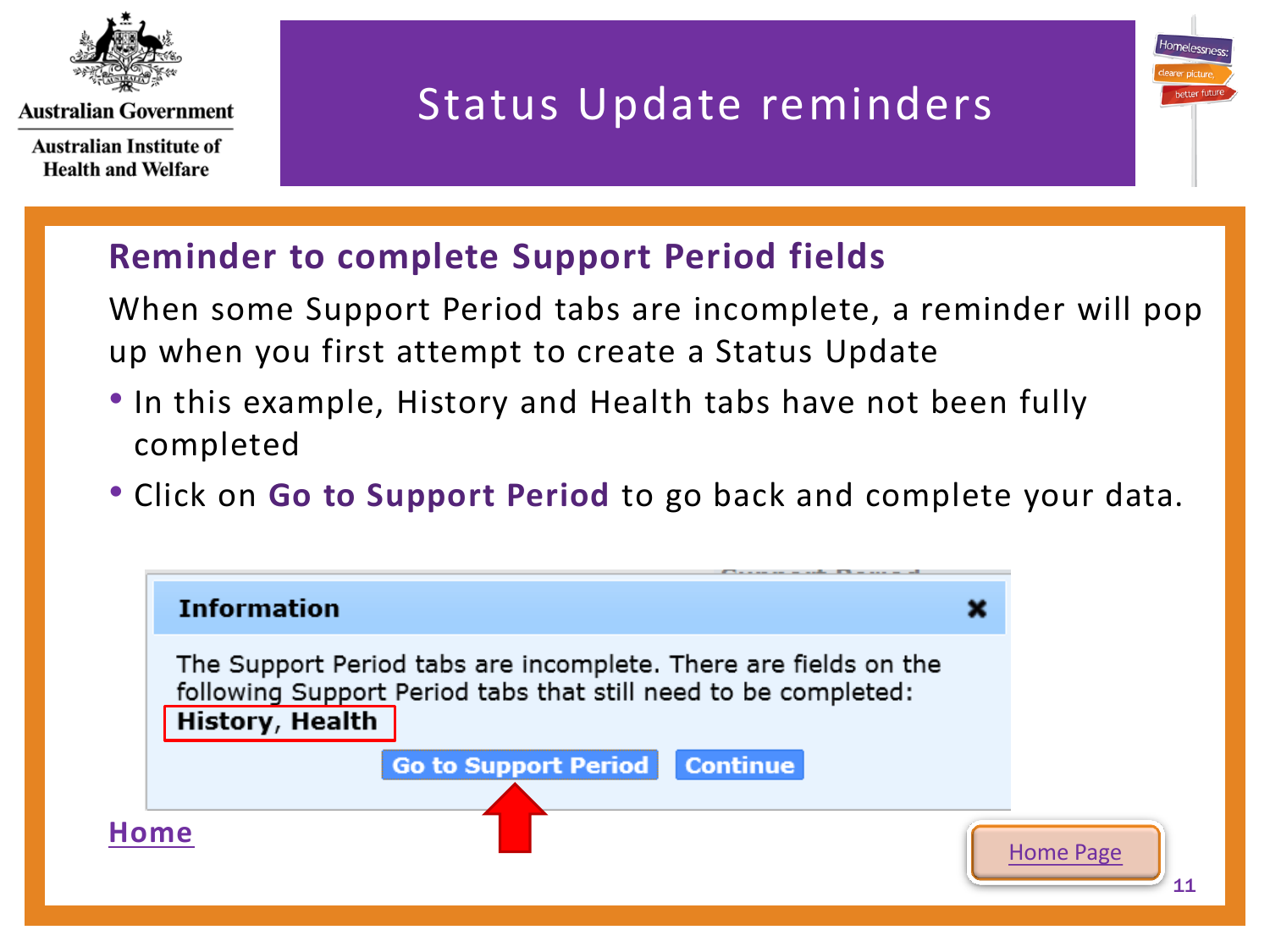# Status Update errors





**Australian Government**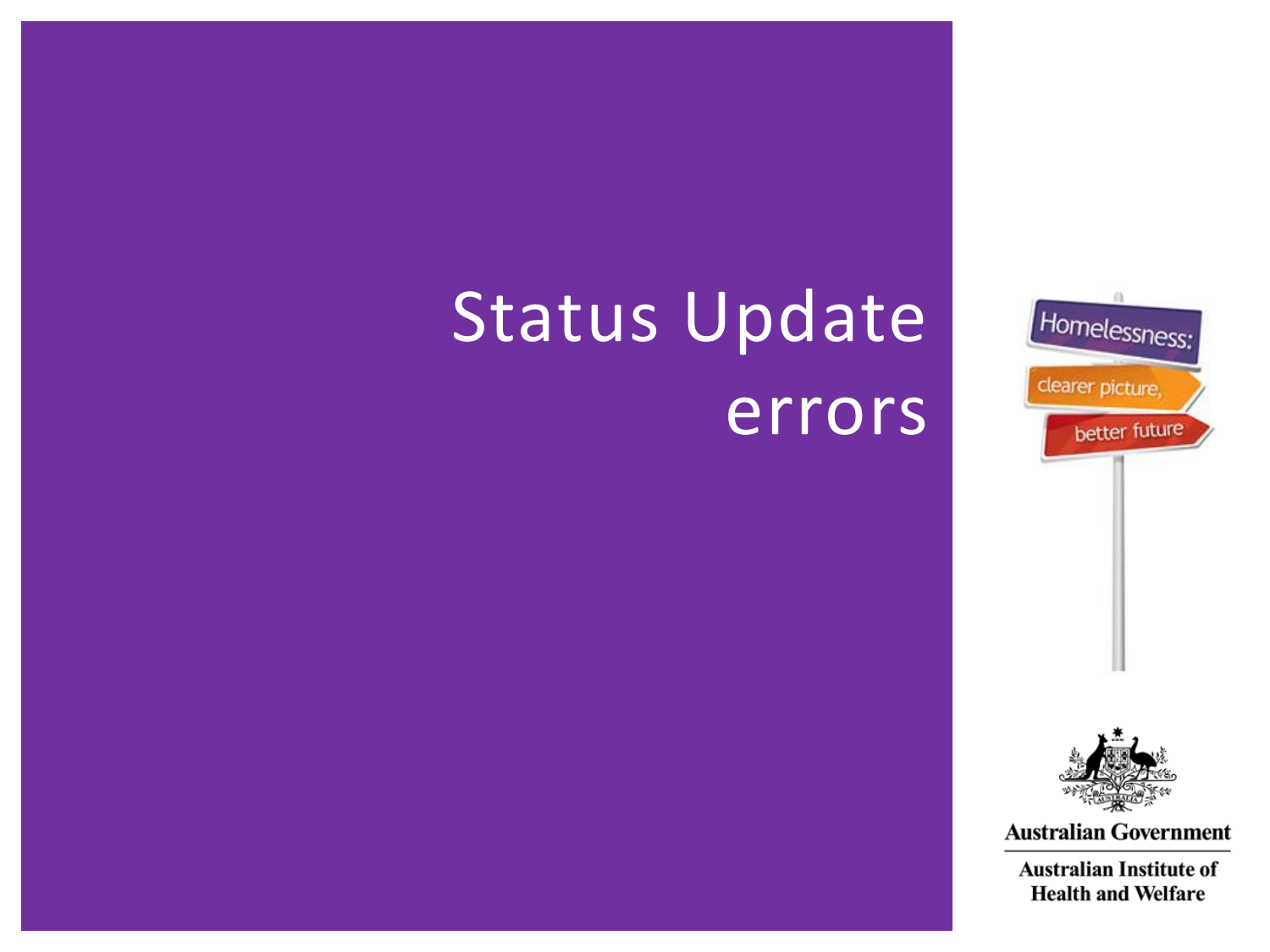

**Australian Institute of Health and Welfare** 

#### Status Update errors

- Below is an error message (highlighted in pink)
- As soon as you click on 'create new status record' this message will appear if there are errors
- Go to **Services** tab for more information

<span id="page-12-0"></span>

Homelessn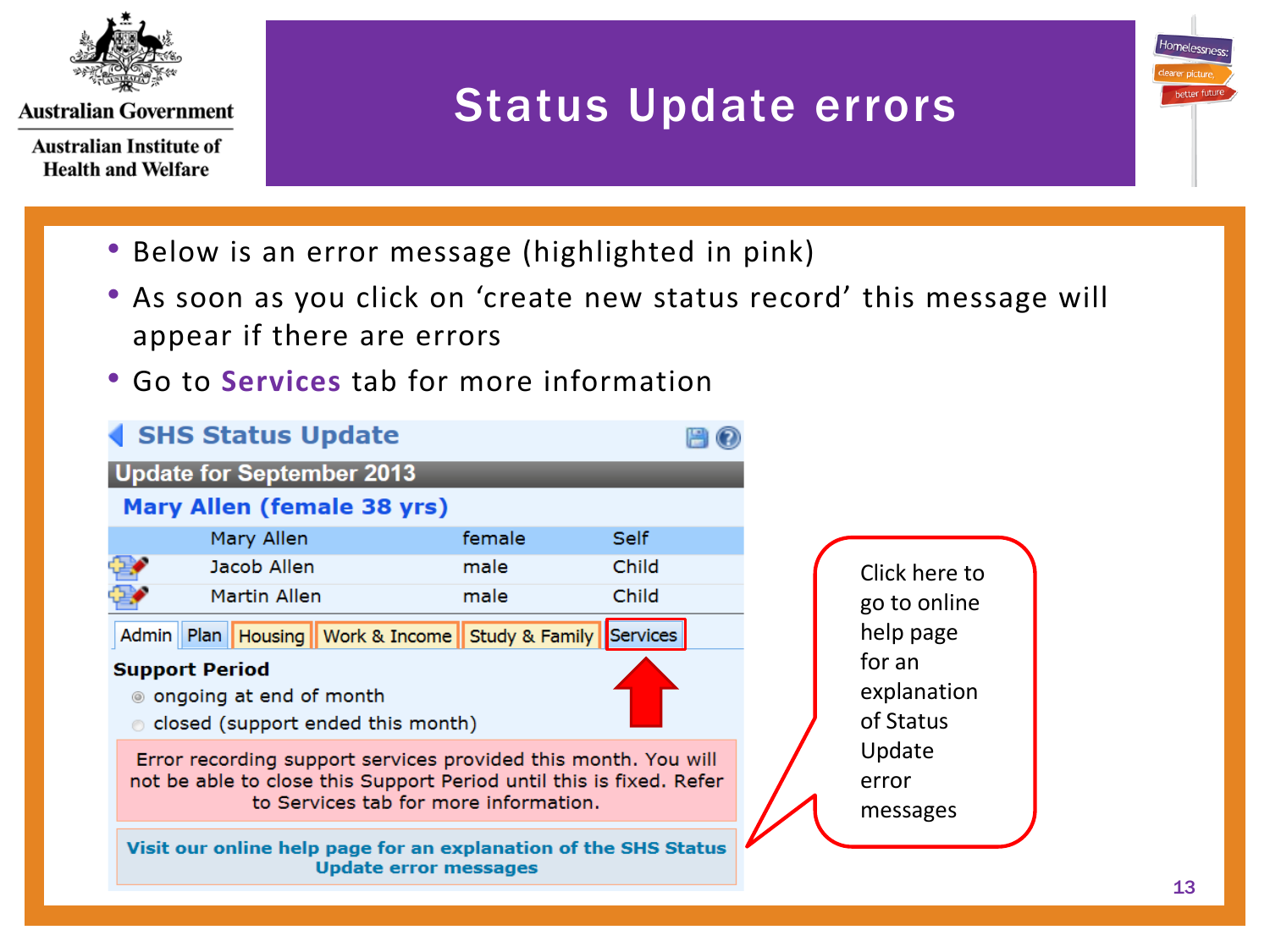

**Australian Institute of Health and Welfare** 

#### Status Update errors

- Short term or emergency accommodation ticked as a service provided but **not recorded in Accommodation tab**
- Go to the **Accommodation** tab and create a new stay

| Admin    Plan    Housing    Work & Income    Study & Family    Services                                                                           |                              |                                |                      |  |
|---------------------------------------------------------------------------------------------------------------------------------------------------|------------------------------|--------------------------------|----------------------|--|
| Following is a summary of services provided this month based<br>upon information recorded in the Notes, Payments and<br><b>Accommodation tabs</b> |                              |                                |                      |  |
| First day of service in month 16/09/2013                                                                                                          |                              |                                |                      |  |
| Last day of service in month 16/09/2013                                                                                                           |                              |                                |                      |  |
|                                                                                                                                                   | <b>Needs</b>                 | Service<br>Identified Provided | Referral<br>Arranged |  |
| <b>Housing / Accommodation</b>                                                                                                                    |                              |                                |                      |  |
| Short term or emergency<br>accommodation                                                                                                          | J                            | J                              |                      |  |
| <b>General assistance and support</b>                                                                                                             |                              |                                |                      |  |
| <b>Meals</b>                                                                                                                                      |                              |                                |                      |  |
| Laundry/shower facilities                                                                                                                         |                              |                                |                      |  |
| Short term or emergency accommodation ticked as a service<br>provided but not recorded in Accommodation tab.                                      |                              |                                |                      |  |
| Visit our online help page for an explanation of the SHS Status                                                                                   | <b>Update error messages</b> |                                |                      |  |
|                                                                                                                                                   |                              |                                |                      |  |

Homelessi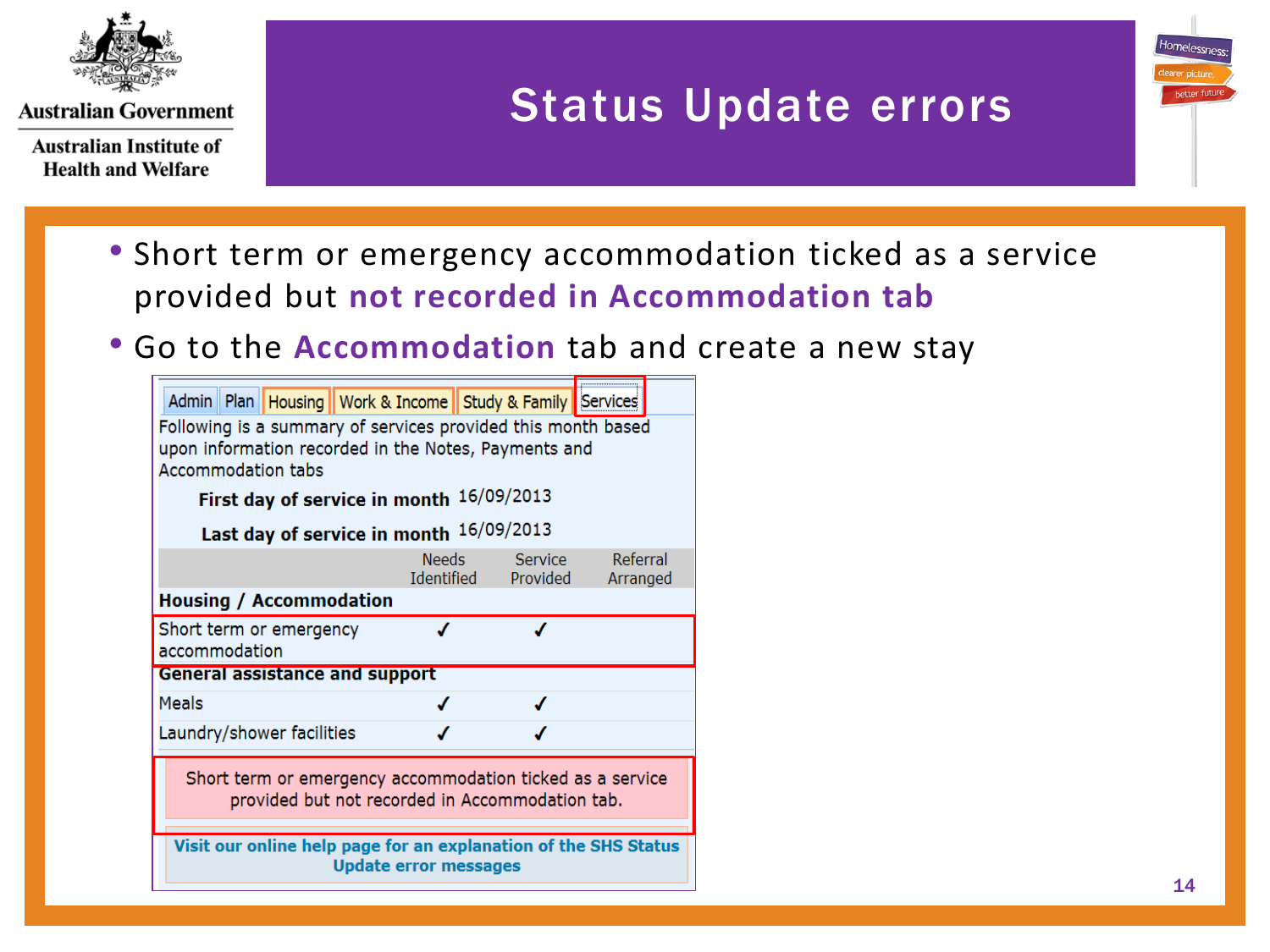

**Australian Institute of Health and Welfare** 

#### Status Update errors

• When accommodation is provided you must go to the Accommodation tab and record the dates of the accommodation and what type of accommodation was provided.

## Susie Green Female, DOB: 01/07/1985 (Age 29 yrs)

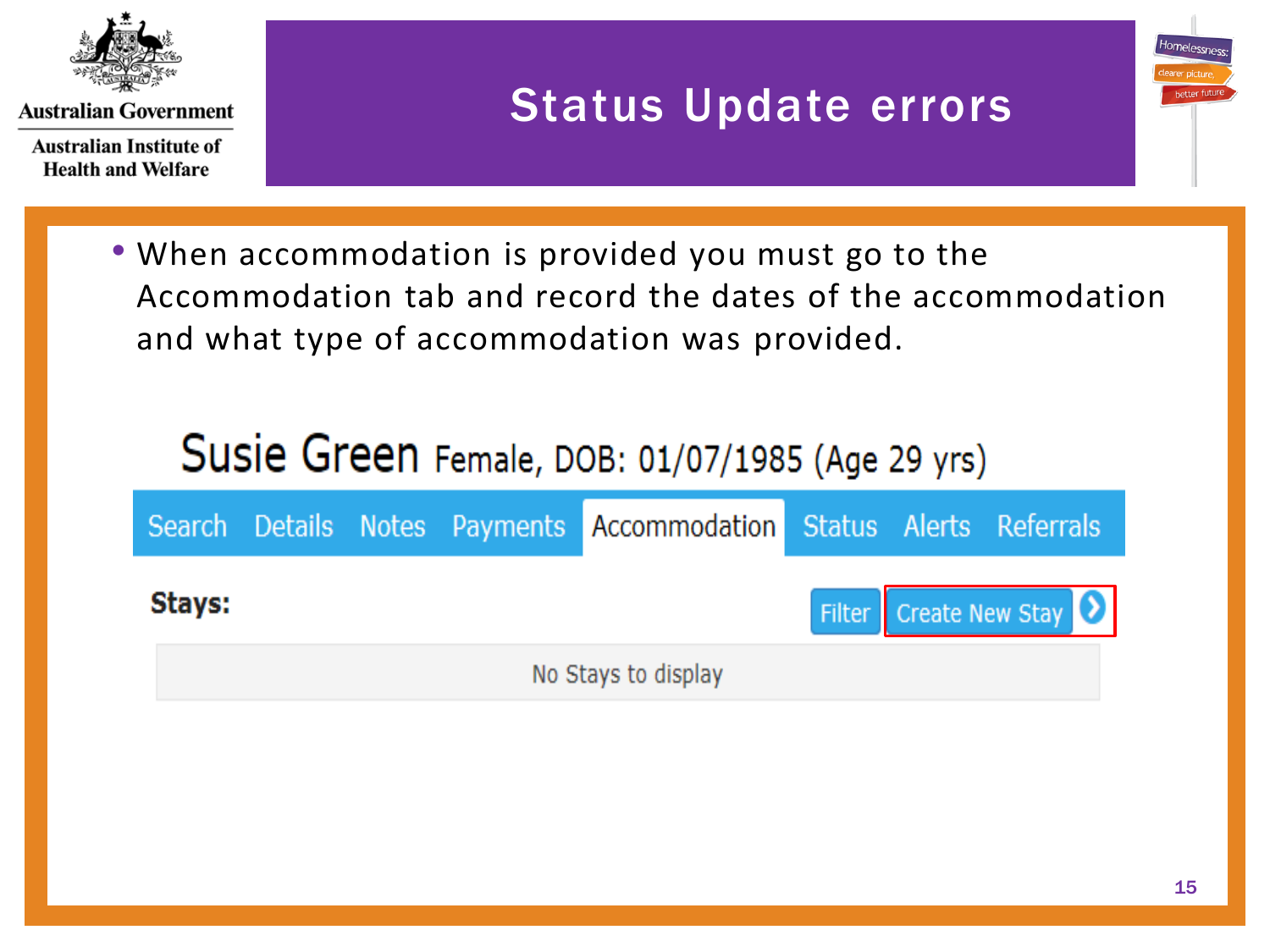

**Australian Institute of Health and Welfare** 

#### Status Update errors

- The error message below shows that a mistake was made recording the **type** of accommodation.
- The **type** of accommodation must match on both Notes tab and the Accommodation tab.



**Note: Services tab is a summary of all services and assistance for the month and is '***read'* **only.** 

Homelessne

hetter ful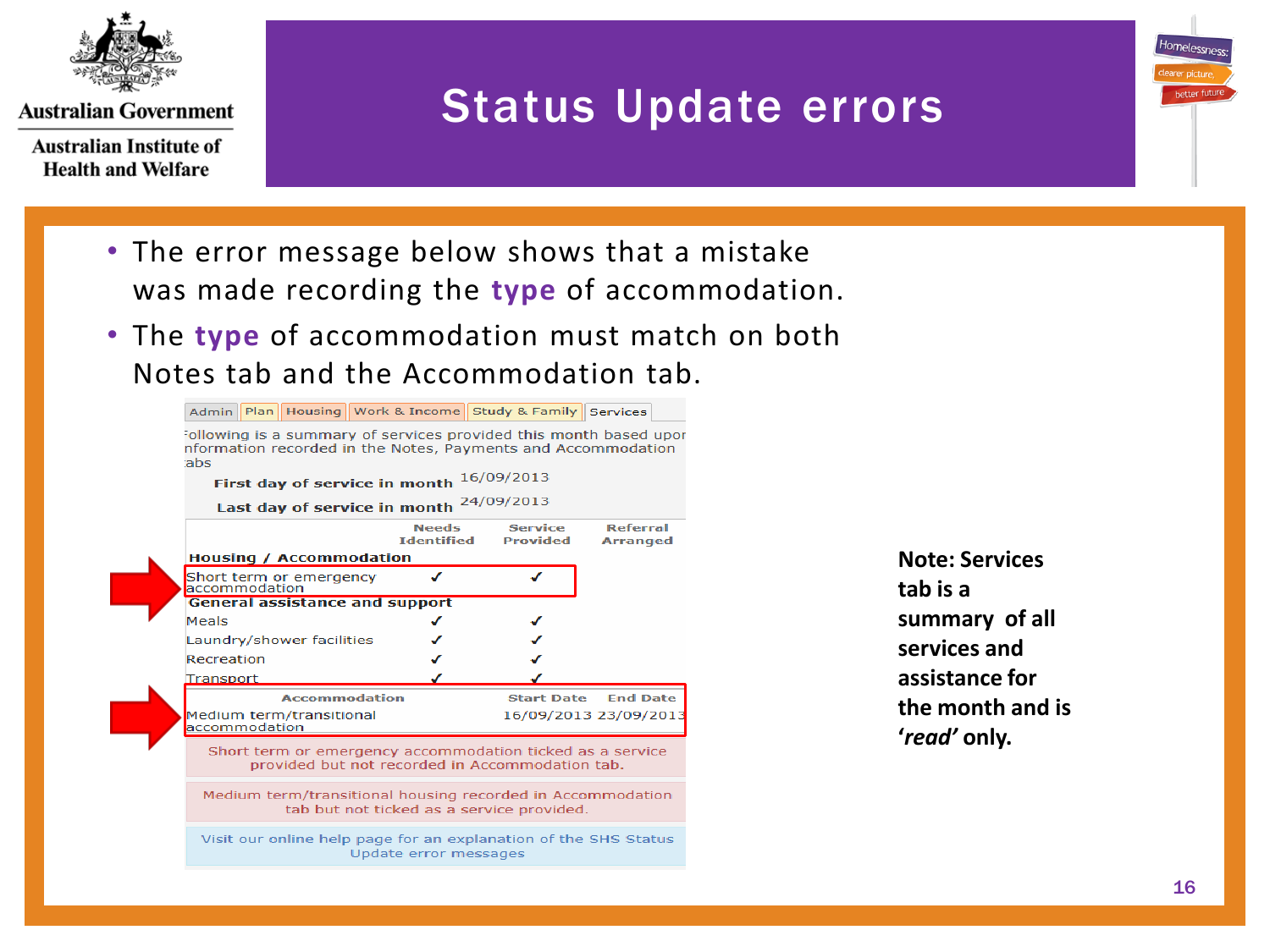

**Australian Institute of Health and Welfare** 

#### Status Update errors



**Type / Exit Date Notes** Di Medium term/transitional accommodation 16/09/2013 Exit Date: 24/09/2013

**Export Stays** 

 $1$  to  $1$  of  $1$ 

 $\bullet$ 

Homelessn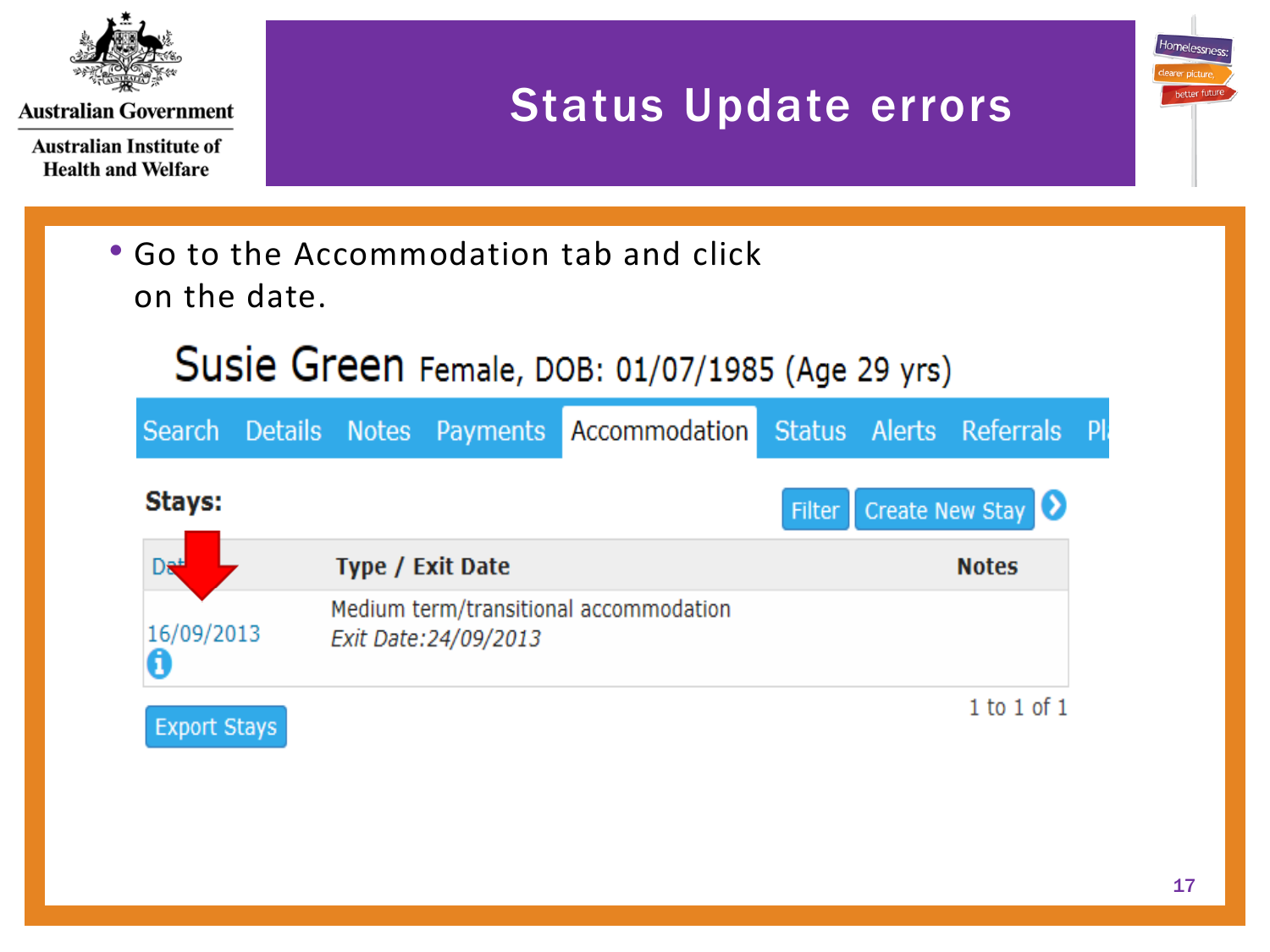

**Australian Institute of Health and Welfare** 

### Status Update errors

- Select Short term or emergency as the accommodation **Type** and Save
- The accommodation **Type** will now match the accommodation selected as needed and provided

on the Notes tab.

| <b>Edit Stay Details</b>                     |                                    |                                                                                 |   |
|----------------------------------------------|------------------------------------|---------------------------------------------------------------------------------|---|
| <b>* Accommodation Start Date</b> 16/09/2013 |                                    |                                                                                 | 聃 |
|                                              | Accommodation Exit Date 24/09/2013 |                                                                                 | m |
| * Worker/s Toni Stepniak, UAT 4 B X          |                                    |                                                                                 |   |
| *Type                                        |                                    | Short term or emergency accommodation                                           |   |
| lotes                                        | Long term accommodation            | Short term or emergency accommodation<br>Medium term/transitional accommodation |   |
|                                              |                                    |                                                                                 |   |
|                                              |                                    |                                                                                 |   |
| This note is also associated with (tick):    |                                    |                                                                                 |   |
| Samuel Green                                 |                                    | Son                                                                             |   |

Homelessi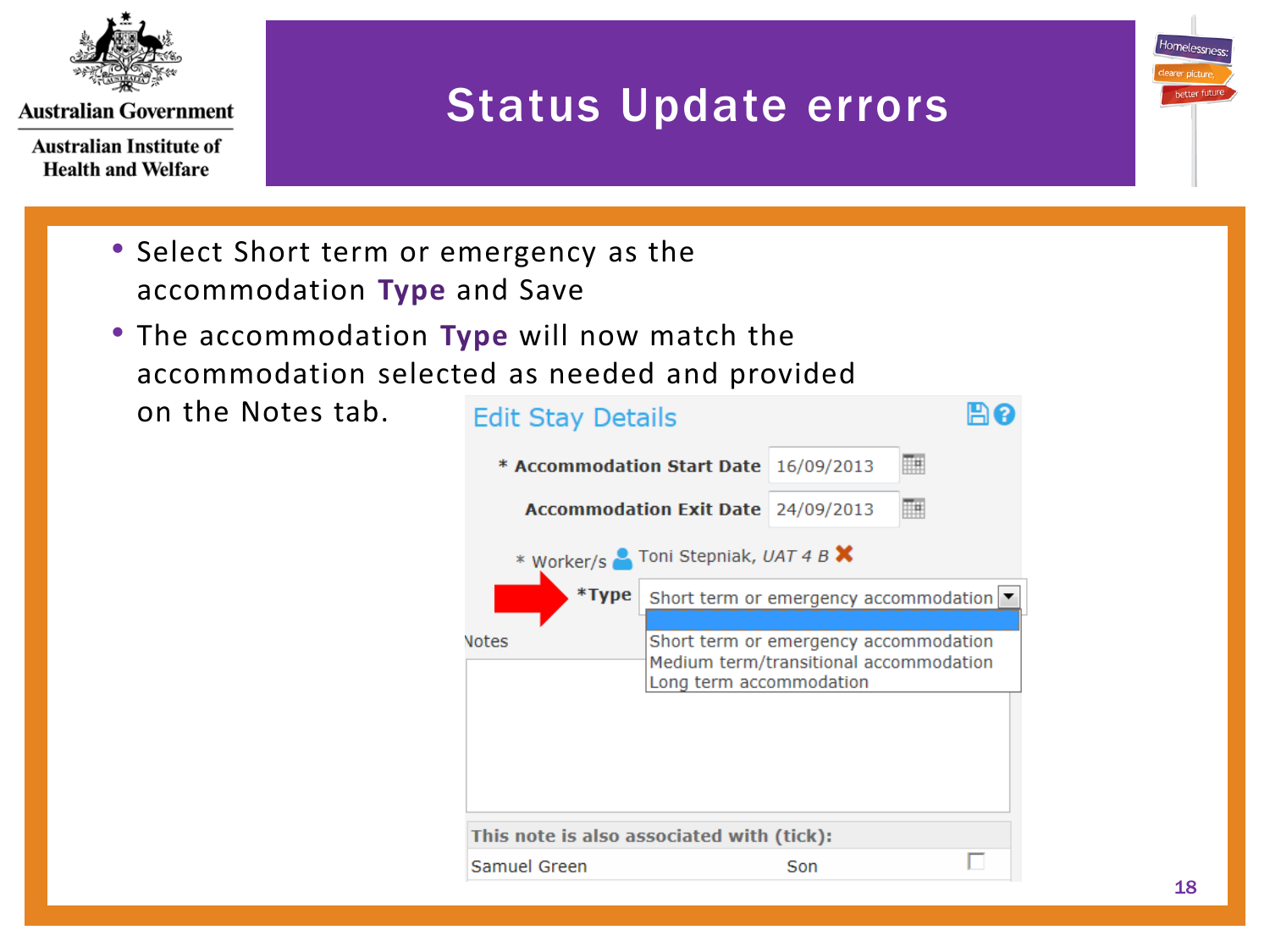

**Australian Institute of Health and Welfare** 

#### Status Update error

• In this error accommodation has been selected and dates recorded, but Short term or emergency accommodation has not been selected as being provided.

| SHS Status Update                                                                                                                                                             |                                                   |                                   |                                    |  |  |
|-------------------------------------------------------------------------------------------------------------------------------------------------------------------------------|---------------------------------------------------|-----------------------------------|------------------------------------|--|--|
| Update for September 2013                                                                                                                                                     |                                                   |                                   |                                    |  |  |
| Susie Green (female 28 yrs)                                                                                                                                                   |                                                   |                                   |                                    |  |  |
| Susie Green                                                                                                                                                                   |                                                   | female                            | Self                               |  |  |
| Admin   Plan   Housing   Work & Income   Study & Family   Services                                                                                                            |                                                   |                                   |                                    |  |  |
| Following is a summary of services provided this month based upon<br>information recorded in the Notes, Payments<br><b>Exercise Exercise Accommodation</b><br>tabs<br>16/09/2 |                                                   |                                   |                                    |  |  |
| First day of service in month                                                                                                                                                 |                                                   | 24/09/20                          |                                    |  |  |
| Last day of service in month                                                                                                                                                  |                                                   |                                   |                                    |  |  |
|                                                                                                                                                                               | <b>Needs</b><br><b>Identified</b>                 | <b>Service</b><br><b>Provided</b> | <b>Referral</b><br><b>Arranged</b> |  |  |
| <b>Housing / Accommodation</b>                                                                                                                                                |                                                   |                                   |                                    |  |  |
| Short term or emergency<br>accommodation                                                                                                                                      |                                                   |                                   |                                    |  |  |
| <b>General assistance and support</b>                                                                                                                                         |                                                   |                                   |                                    |  |  |
| Meals                                                                                                                                                                         | ✔                                                 |                                   |                                    |  |  |
| Laundry/shower facilities                                                                                                                                                     |                                                   |                                   |                                    |  |  |
| Recreation                                                                                                                                                                    |                                                   |                                   |                                    |  |  |
| Transport                                                                                                                                                                     |                                                   |                                   |                                    |  |  |
| <b>Accommodation</b>                                                                                                                                                          |                                                   | <b>Start Date</b>                 | <b>End Date</b>                    |  |  |
| Short term or emergency<br>accommodation                                                                                                                                      |                                                   |                                   | 16/09/2013 23/09/2013              |  |  |
| Accommodation tab but not ticked as a service provided.                                                                                                                       | Short term or emergency accommodation recorded in |                                   |                                    |  |  |
| Chatter and continued to the process from the construction of the Chine Chatter                                                                                               |                                                   |                                   |                                    |  |  |

<span id="page-18-0"></span>Visit our online help page for an explanation of the SHS Status Update error messages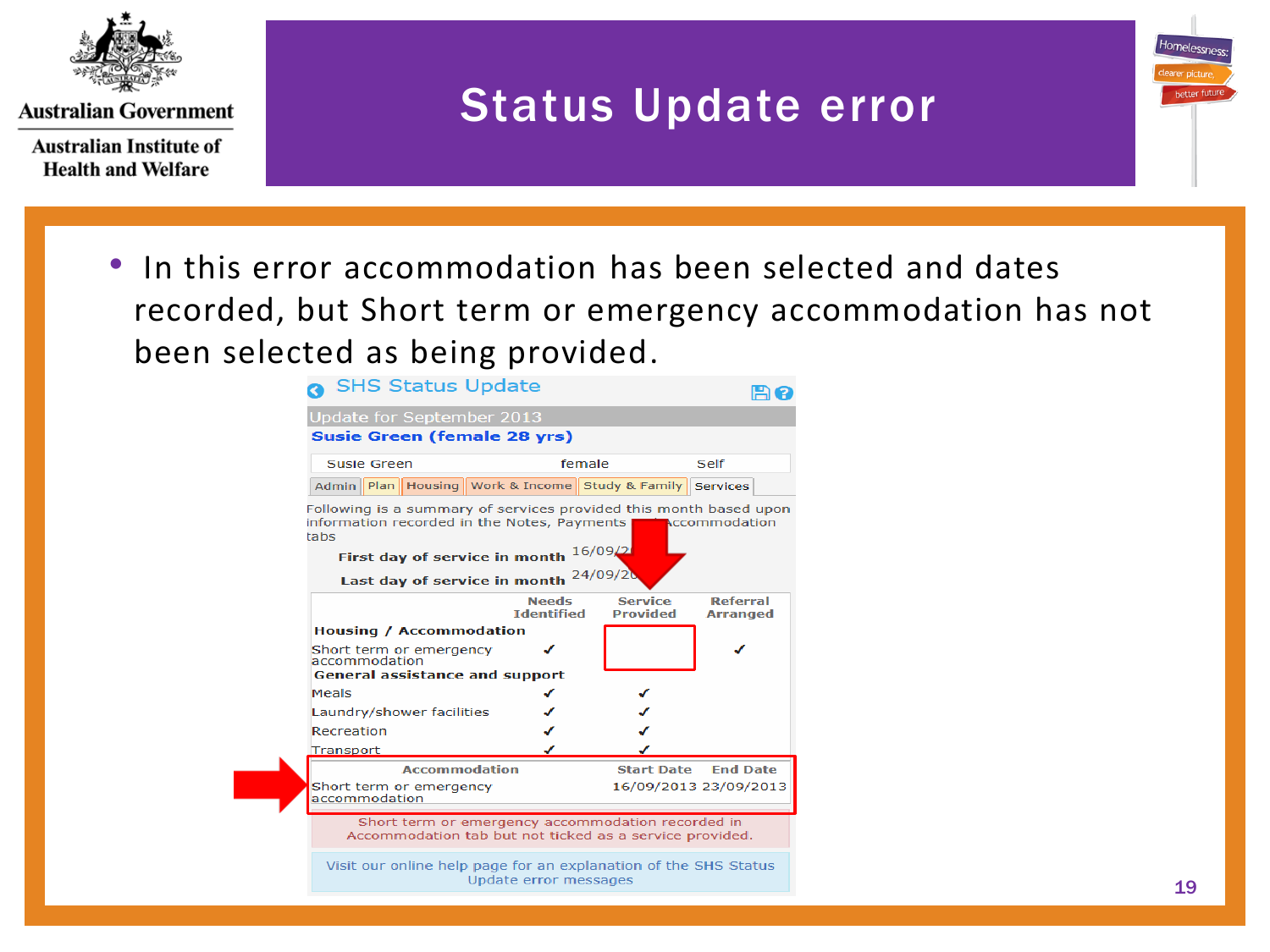

**Australian Institute of Health and Welfare** 

#### Status Update errors

- Go to the notes tab to correct the error
- If the notes have been locked you can still edit the services.

| <b>Date</b>                              | 16/09/2013           |                                   |                                   |                                    |
|------------------------------------------|----------------------|-----------------------------------|-----------------------------------|------------------------------------|
| Worker/s                                 |                      | Toni Stepniak, UAT 4 B            |                                   |                                    |
| <b>Work group</b>                        | UAT <sub>4</sub> B   |                                   |                                   |                                    |
| <b>Contact type</b>                      |                      | Accommodation suppor              |                                   |                                    |
| <b>Notes</b>                             |                      |                                   |                                   |                                    |
|                                          |                      | <b>Needs</b><br><b>Identified</b> | <b>Support</b><br><b>Provided</b> | <b>Referral</b><br><b>Arranged</b> |
| <b>Housing / Accommodation</b>           |                      |                                   |                                   |                                    |
| Short term or emergency<br>accommodation |                      | ℐ                                 |                                   |                                    |
| <b>General assistance and support</b>    |                      |                                   |                                   |                                    |
| Meals                                    |                      |                                   |                                   |                                    |
| Laundry/shower facilities                |                      |                                   |                                   |                                    |
| Recreation                               |                      |                                   |                                   |                                    |
| Transport                                |                      |                                   |                                   |                                    |
| May be viewed by Workgroup               |                      |                                   |                                   |                                    |
| <b>Contact length</b>                    | Contact              |                                   | Case Work<br>Travel               |                                    |
|                                          |                      |                                   |                                   | mins                               |
| <b>Fdit locked</b>                       | 16/07/2014           |                                   |                                   |                                    |
| Last update                              |                      | Toni Stepniak, UAT 4 B            |                                   |                                    |
|                                          |                      | 16/07/2014 1:13:40                |                                   |                                    |
| <b>Print View</b>                        | <b>Edit Services</b> |                                   |                                   |                                    |
|                                          |                      |                                   |                                   |                                    |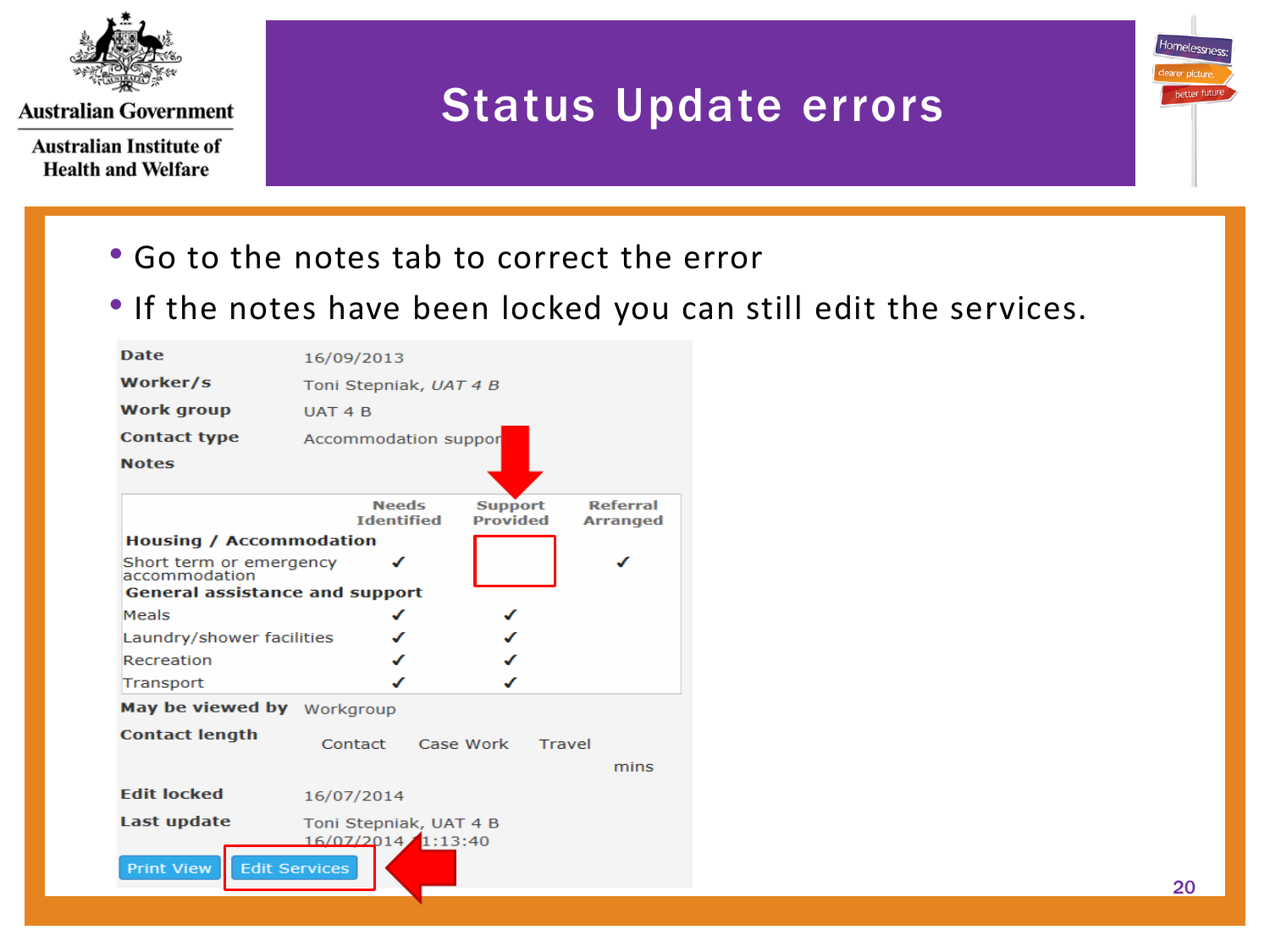

**Australian Institute of Health and Welfare** 

#### Status Update errors

• On the Housing tab select support provided for Short term or emergency accommodation and save.

| <b>Edit SHS Service Codes</b>      |                         |                         |                                                                      |
|------------------------------------|-------------------------|-------------------------|----------------------------------------------------------------------|
| Person                             | Susie Green             |                         |                                                                      |
| <b>Date</b>                        | 16/09/2013              |                         |                                                                      |
| <b>Contact Type</b>                | Accommodation support   |                         |                                                                      |
| <b>Housing General Specialised</b> |                         |                         |                                                                      |
| Needs Identified                   | <b>Support Provided</b> | Referral Arranged       |                                                                      |
|                                    |                         |                         | <b>Housing / Accommodation</b>                                       |
| $\sqrt{2}$                         | Г                       | $\overline{\mathsf{v}}$ | Short term or emergency accommodation                                |
| $\Box$                             |                         | П                       | Medium term/transitional housing                                     |
| $\Box$                             |                         | $\Box$                  | Long term housing                                                    |
| П                                  |                         | П                       | Assistance to sustain tenancy or prevent tenancy failure or eviction |
| П                                  | П                       | Г                       | Assistance to prevent foreclosures or for mortgage arrears           |
|                                    |                         | Save                    | Cancel                                                               |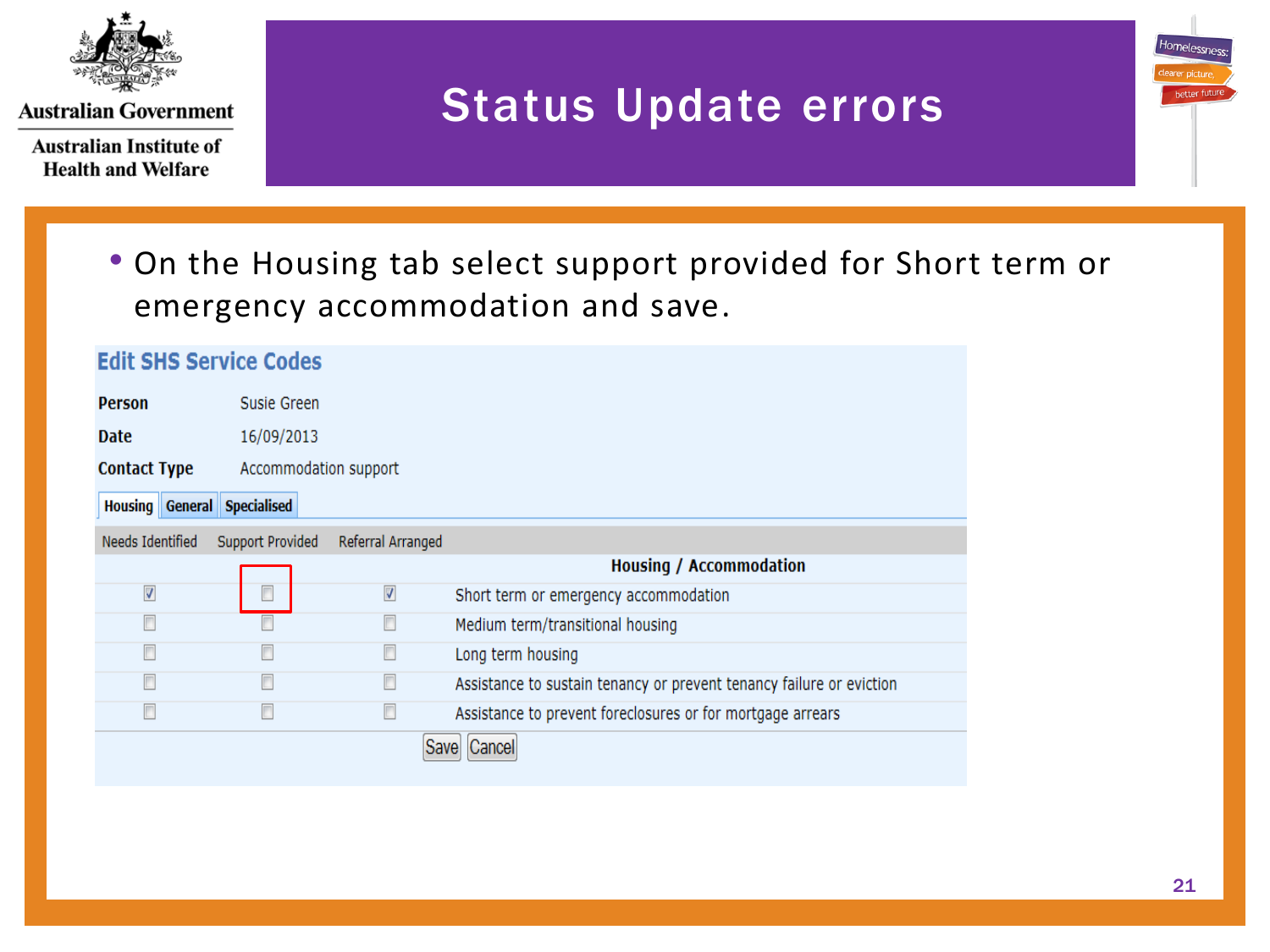

**Australian Institute of Health and Welfare** 

#### Status Update errors

#### **No Support services recorded**

- When you see messages highlighted in yellow this is a warning
- The message below informs you that the support commenced this month
	- (check the month of the update) and that there were no services recorded

<span id="page-21-0"></span>

| <b>SHS Status Update</b>                                                                                                                                            |        |      |
|---------------------------------------------------------------------------------------------------------------------------------------------------------------------|--------|------|
| <b>Update for January 2014</b>                                                                                                                                      |        |      |
| <b>Deanne Stockwell (female 25 yrs)</b>                                                                                                                             |        |      |
| Deanne Stockwell                                                                                                                                                    | female | Self |
| Admin   Plan   Housing   Work & Income   Study & Family   Services                                                                                                  |        |      |
| <b>Support Period</b><br>◎ ongoing at end of month<br>closed (support ended this month)                                                                             |        |      |
| Support commenced this month. However, there are no<br>support services recorded. You can not close this Support<br>Period unless some services have been recorded. |        |      |
| Visit our online help page for an explanation of the SHS Status<br><b>Update error messages</b>                                                                     |        |      |
| Last update                                                                                                                                                         |        |      |

tomeles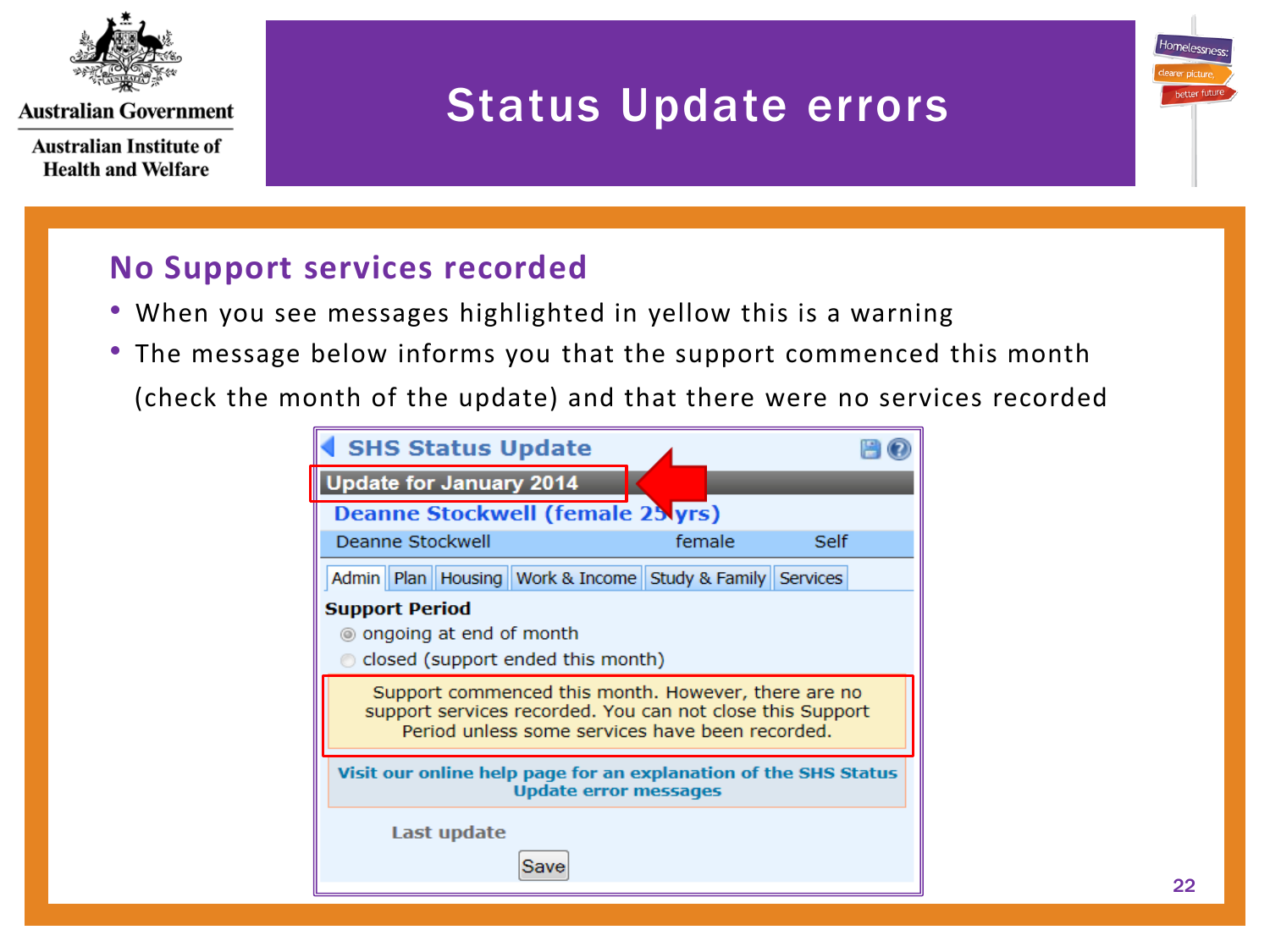

**Australian Institute of Health and Welfare** 

### Status Update errors

- Go to the services tab
- We can see from the message that there has been no information recorded in the Notes, Payments and Accommodation tabs for the January Update.

<span id="page-22-0"></span>

| <b>SHS Status Update</b>                                               |                              |                                                 |      |   |
|------------------------------------------------------------------------|------------------------------|-------------------------------------------------|------|---|
| <b>Update for January 2014</b>                                         |                              |                                                 |      |   |
| <b>Deanne Stockwell (female 25 yrs)</b>                                |                              |                                                 |      |   |
| Deanne Stockwell                                                       |                              | female                                          | Self |   |
| Admin    Plan    Housing    Work & Income    Study & Family   Services |                              |                                                 |      |   |
| There have been no services provided this month based upon             | <b>Accommodation tabs</b>    | information recorded in the Notes, Payments and |      |   |
| Visit our online help page for an explanation of the SHS Status        | <b>Update error messages</b> |                                                 |      |   |
| Comments                                                               |                              |                                                 |      | ∸ |
| Last update                                                            |                              |                                                 |      |   |
|                                                                        | Save                         |                                                 |      |   |

Homelessi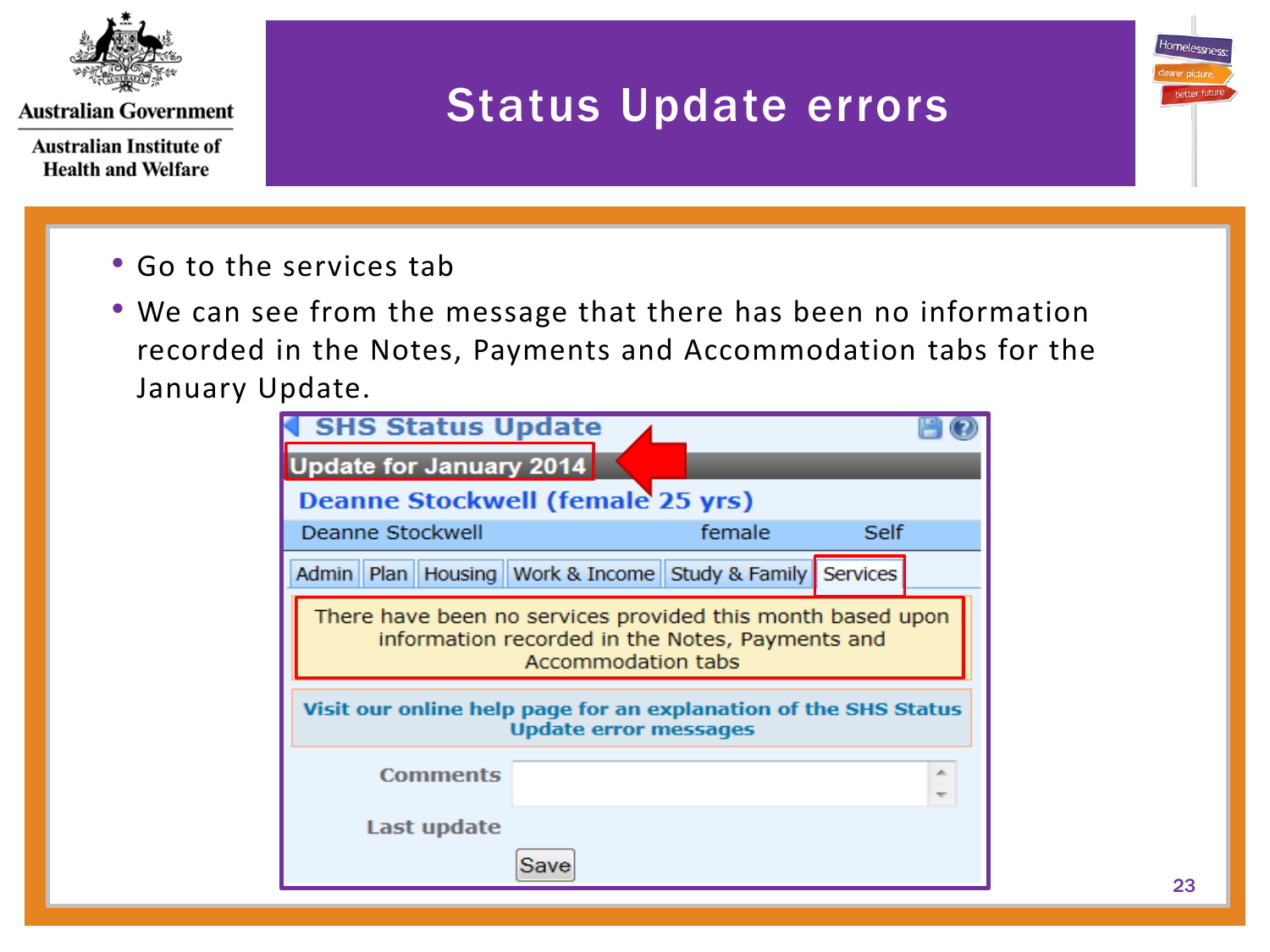

**Australian Institute of Health and Welfare** 

### Status Update errors

- Go to the Notes tab
- You can see in the screen below, we do not have a date for the January collection month.

|                        | Deanne Stockwell Female, DOB: 01/05/1988 (Age 25 yrs) |  |                                        |                                                            |  |  |                               |  |
|------------------------|-------------------------------------------------------|--|----------------------------------------|------------------------------------------------------------|--|--|-------------------------------|--|
| Search Details         |                                                       |  |                                        | Notes Payments Accommodation Status Alerts Referrals Plans |  |  |                               |  |
| Notes:                 |                                                       |  |                                        |                                                            |  |  | <b>Filter</b> Create New Note |  |
| Date 1                 |                                                       |  | Worker / Type                          |                                                            |  |  | <b>Notes</b>                  |  |
| 24/12/2013             |                                                       |  | Toni Stepniak                          |                                                            |  |  |                               |  |
|                        |                                                       |  | Client meeting                         |                                                            |  |  |                               |  |
| $\frac{01/11/2013}{0}$ |                                                       |  | Toni Stepniak<br>Accommodation support |                                                            |  |  |                               |  |

Homelessn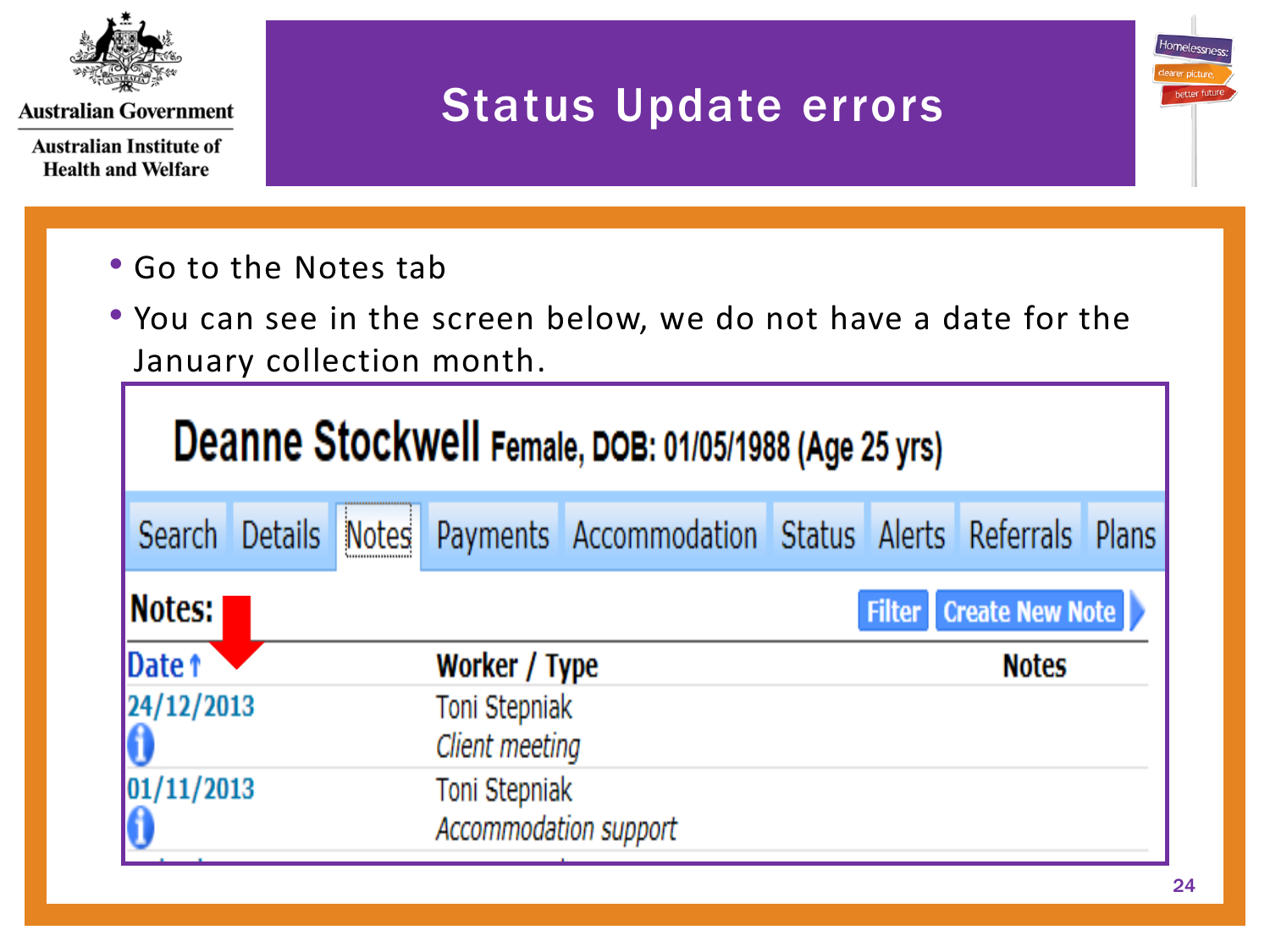

**Australian Institute of Health and Welfare** 

#### Status Update errors

• Once you create a note for January you can now create a new status record.

| <b>Status</b>                     | Alerts Referrals Plans Tasks Documents Memo                                                                      |        |      |  |
|-----------------------------------|------------------------------------------------------------------------------------------------------------------|--------|------|--|
| <b>Create new status record</b>   | SHS Status Update                                                                                                |        |      |  |
| iak                               | <b>Update for January 2014</b>                                                                                   |        |      |  |
|                                   | <b>Deanne Stockwell (female 25 yrs)</b>                                                                          |        |      |  |
|                                   | Deanne Stockwell                                                                                                 | female | Self |  |
|                                   | Admin    Plan    Housing    Work & Income    Study & Family    Services                                          |        |      |  |
| <b>Last Updated</b><br>08/01/2014 | <b>Support Period</b><br>o ongoing at end of month<br>© closed (support ended this month)<br>Last update<br>Save |        |      |  |



Homelessn

better fi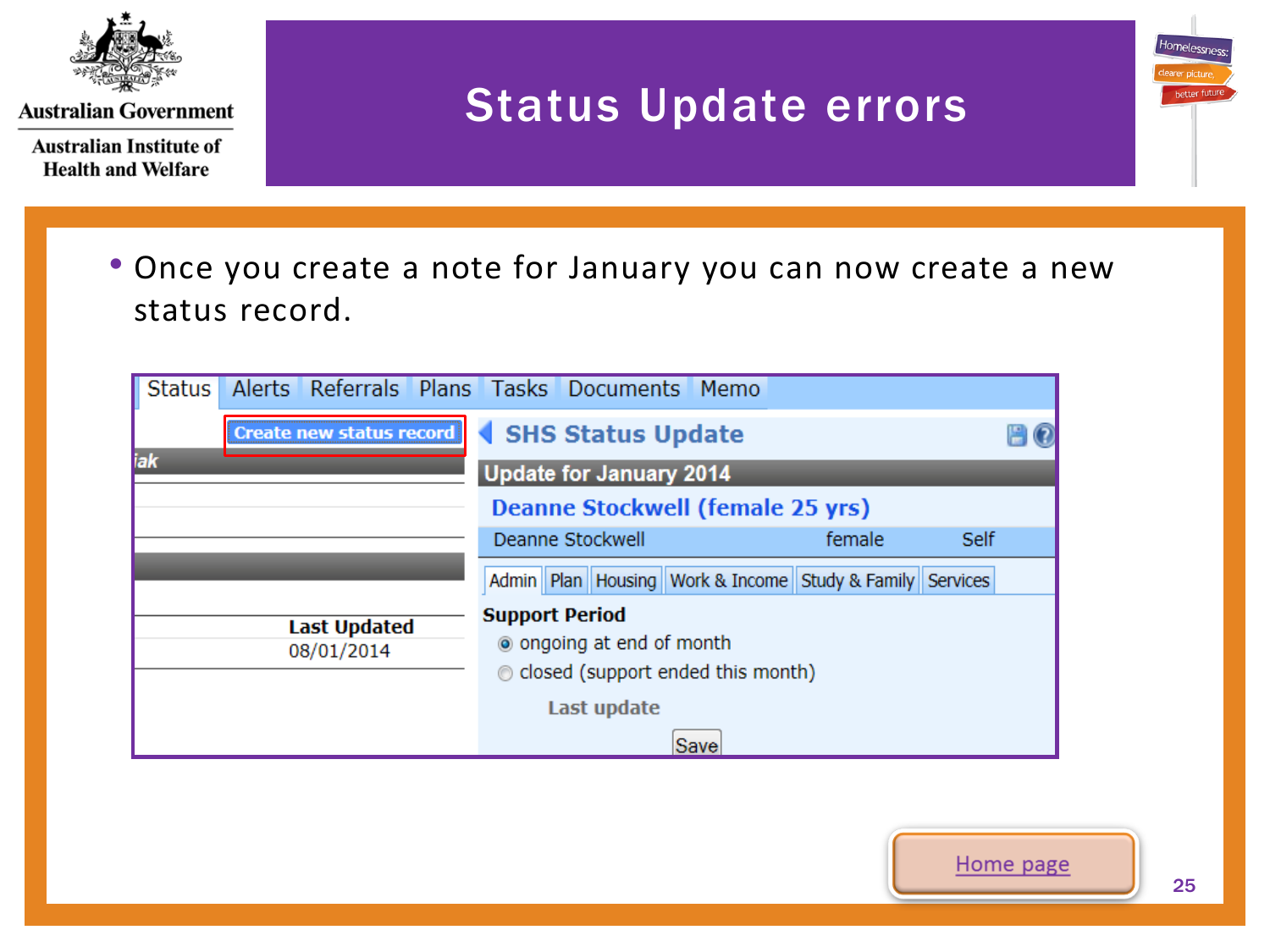# <span id="page-25-0"></span>Missing Status records





**Australian Government**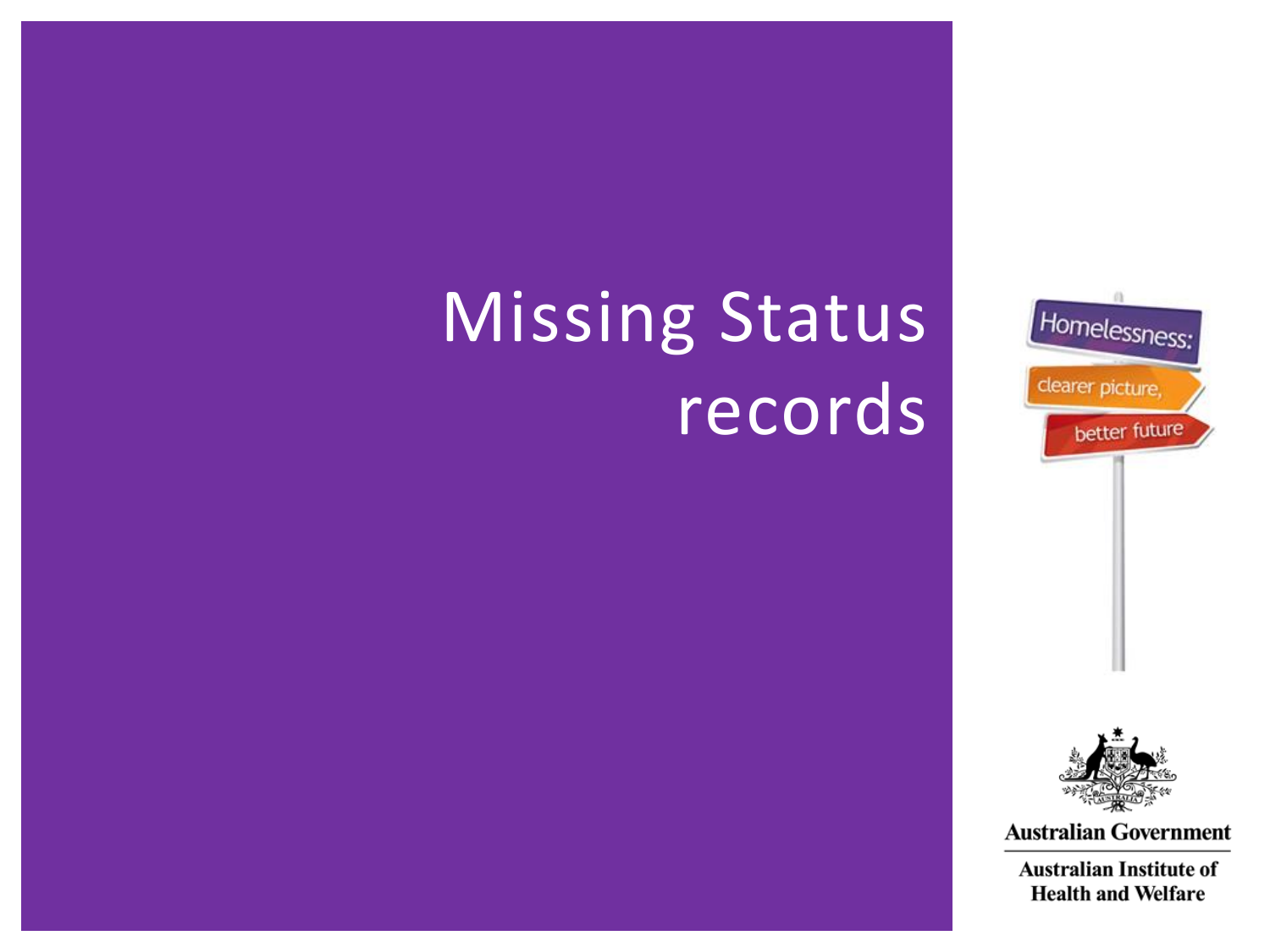

**Australian Institute of Health and Welfare** 

## Missing status records

- The error highlighted in pink below has the error highlighted in pink below has a selected collection neriod a screeted concerton period and you have imssed creating a status apud. • The error highlighted in pink below happens when preparing to run an extract for a selected collection period and you have missed creating a status update for the clients listed
- You can go directly to the client record from here by clicking on their name
- After you have updated their status click on Refresh and they will no longer appear on the list.

| Reports Lists Financial SHS Referrals Reception Custom Results                                                                     |                        |                                                                                                                                                                  |           |
|------------------------------------------------------------------------------------------------------------------------------------|------------------------|------------------------------------------------------------------------------------------------------------------------------------------------------------------|-----------|
| <b>Workgroup SHIP Training 12</b>                                                                                                  |                        | $\mathbf G$<br><b>Refresh</b>                                                                                                                                    |           |
| <b>SHS Agency Name SHIP Training 12</b>                                                                                            |                        | Missing Records   Included Records   Unassisted   Submission Log                                                                                                 |           |
| SHS Agency ID 99999T<br>Collection Period December $ \mathbf{v} $ 2013 $ \mathbf{v} $<br>Validate Data Summary Report Extract Data |                        | The following persons have an open support period but no<br>Status Update for this month. You must complete a status<br>update before you run an extract report. |           |
|                                                                                                                                    | <b>Client</b>          | <b>Episode Start Date</b>                                                                                                                                        |           |
|                                                                                                                                    | Jane Stockwell         | 01/11/13                                                                                                                                                         |           |
|                                                                                                                                    | <b>Rino Fazquez</b>    | 23/12/13                                                                                                                                                         |           |
|                                                                                                                                    | <b>Glenn Russell</b>   | 23/12/13                                                                                                                                                         |           |
|                                                                                                                                    | <b>Georgia Sanders</b> | 23/12/13                                                                                                                                                         | Home page |
|                                                                                                                                    |                        | 1 to 4 of 4                                                                                                                                                      |           |